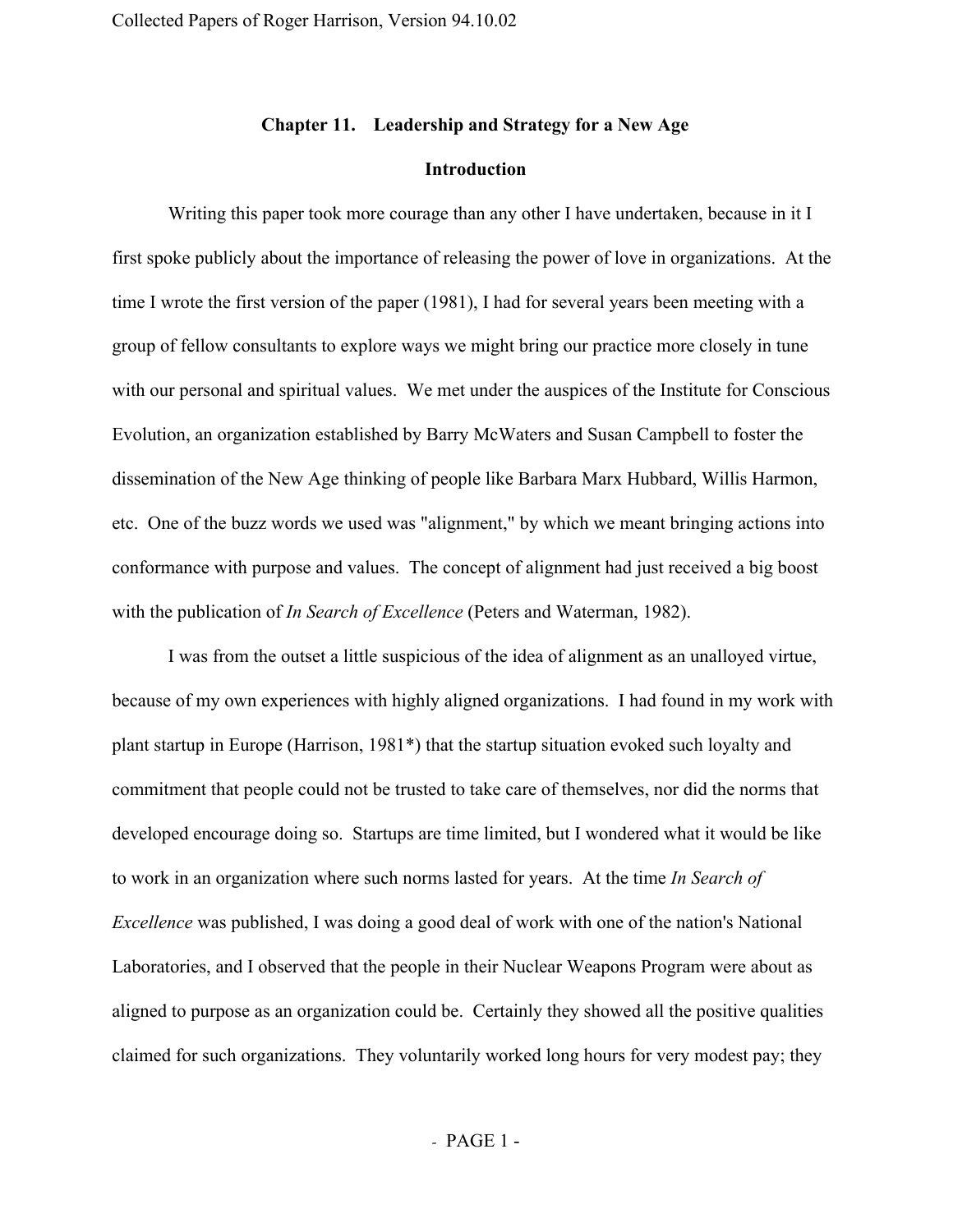had a strong sense of camaraderie; they made personal sacrifices to advance the work. But the dark side of alignment was evident, too. Although the anti-nuclear movement was swirling all about them, at times with protesters at the gate, I never heard any thoughtful discussion within the organization about the larger questions of value and policy evoked by their work. By concentrating attention and intention so exclusively on their mission, people seemed able to keep their doubts and the awkward questions about greater purposes at bay.

It seemed to me that traditional authoritarian organizations were in retreat under the onslaught of the strongly self oriented values that had begun to emerge during the sixties. These were individualistic values to which I and my colleagues had contributed our bit. Certainly, in much of my early career I had cast myself in the role of a "freedom fighter" for the liberation of the individual in organizations (see (Harrison, 1995)). I felt what was missing in my own individualism and in that expressed in *In Search of Excellence* was an appreciation of the needs of the whole. I suspected that in some ways the "aligned organization" would substitute the tyranny of purpose for the tyranny of the boss. I personally preferred an organization committed to purpose. However, when I thought of all the evil that has been done in the name of high purpose, for example, for God and Country, I wasn't sure the exchange would be as favorable as it seemed at first. What was missing, I felt, was the power of love as a balancing force to purpose.

These ideas of mine took shape through our discussions in the "Organization Alignment Group" at the Institute for Conscious Evolution, and I wrote a short piece about them in the Institute's journal (Harrison, 1981). It was seen by Marie Spangler, who at that time directed the survey research staff in the Values and Life Styles Program at SRI International. She asked me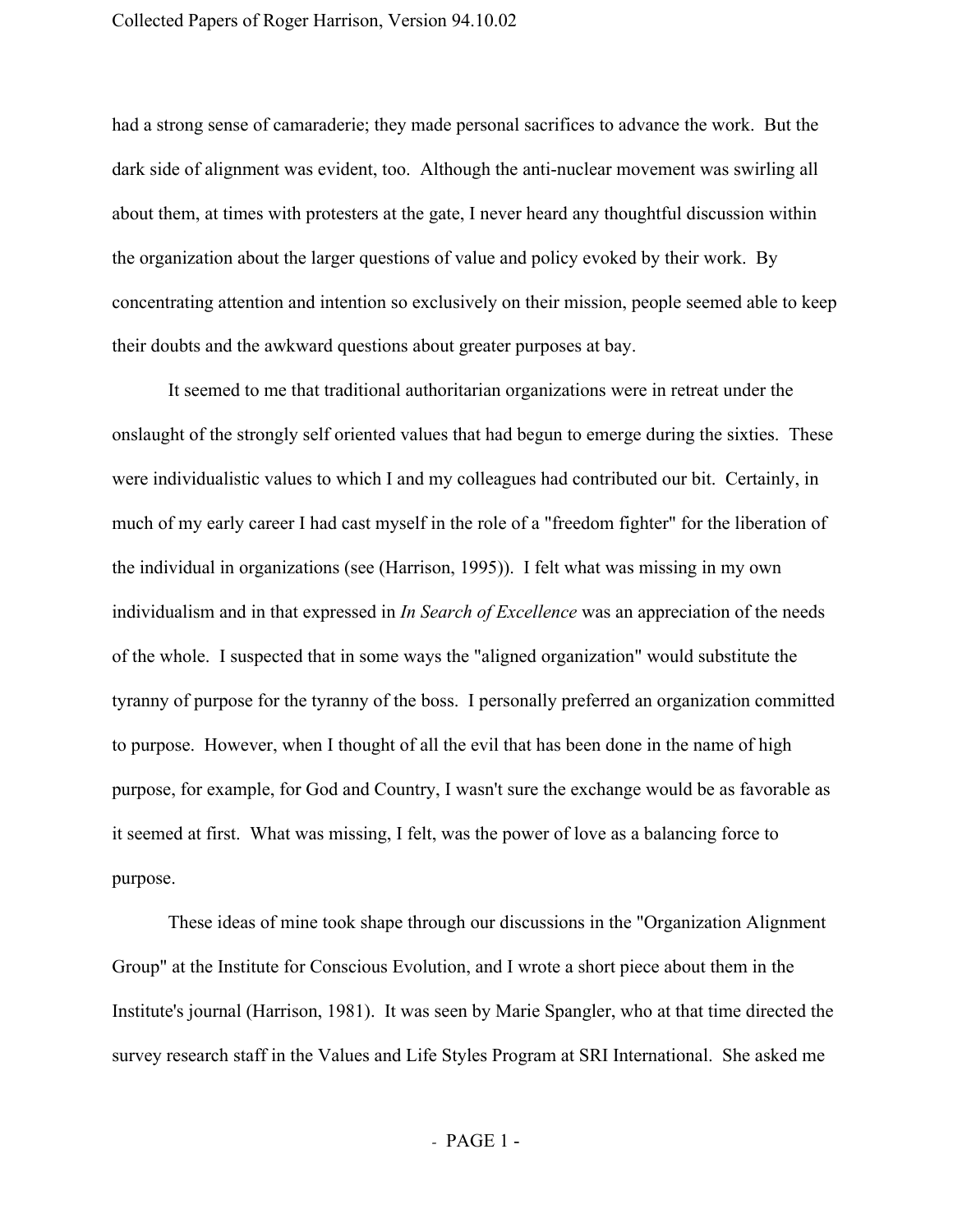to write a longer treatment of the subject for distribution to the Program's clients, most of which were marketing departments in large consumer goods companies.

Faced with an invitation to go public with my ideas about love in organizations, I was both excited and nervous. I remember pacing the floor of my family's cabin in the woods, where I had gone to work on the paper, wondering out loud to my spouse, Diana, whether I was about to sacrifice my credibility as a rational, clear thinking consultant by "coming out of the closet" about the importance of love in organizations. It felt enormously risky at that time, when US businesses were becoming ever more strongly oriented to the "bottom line."

After the report went to the Values and Life Styles Program's clients, it circulated by hand among consultants and interested managers, and I republished it twice (Harrison, 1983) and (Harrison, 1984\*). The version given here is the one that is closest to the original report. As I describe in my autobiography (Harrison, 1995), the responses to this work have been somewhat polarized, but I feel strongly that the encouragement my work has given to like minded people in organizations has been well worth any risk I took. Subsequently, many others have written about the importance of releasing love in organizations. This paper was probably not the first, but it was one of the earliest.

# **Leadership and Strategy for a New Age**

During the last few of my twenty-five years as a management consultant, I have been impressed with the seeming intractability of organization problems. I ask myself why it is that so many of our attempted solutions seem either to produce no effect or exacerbate the problems they were designed to solve.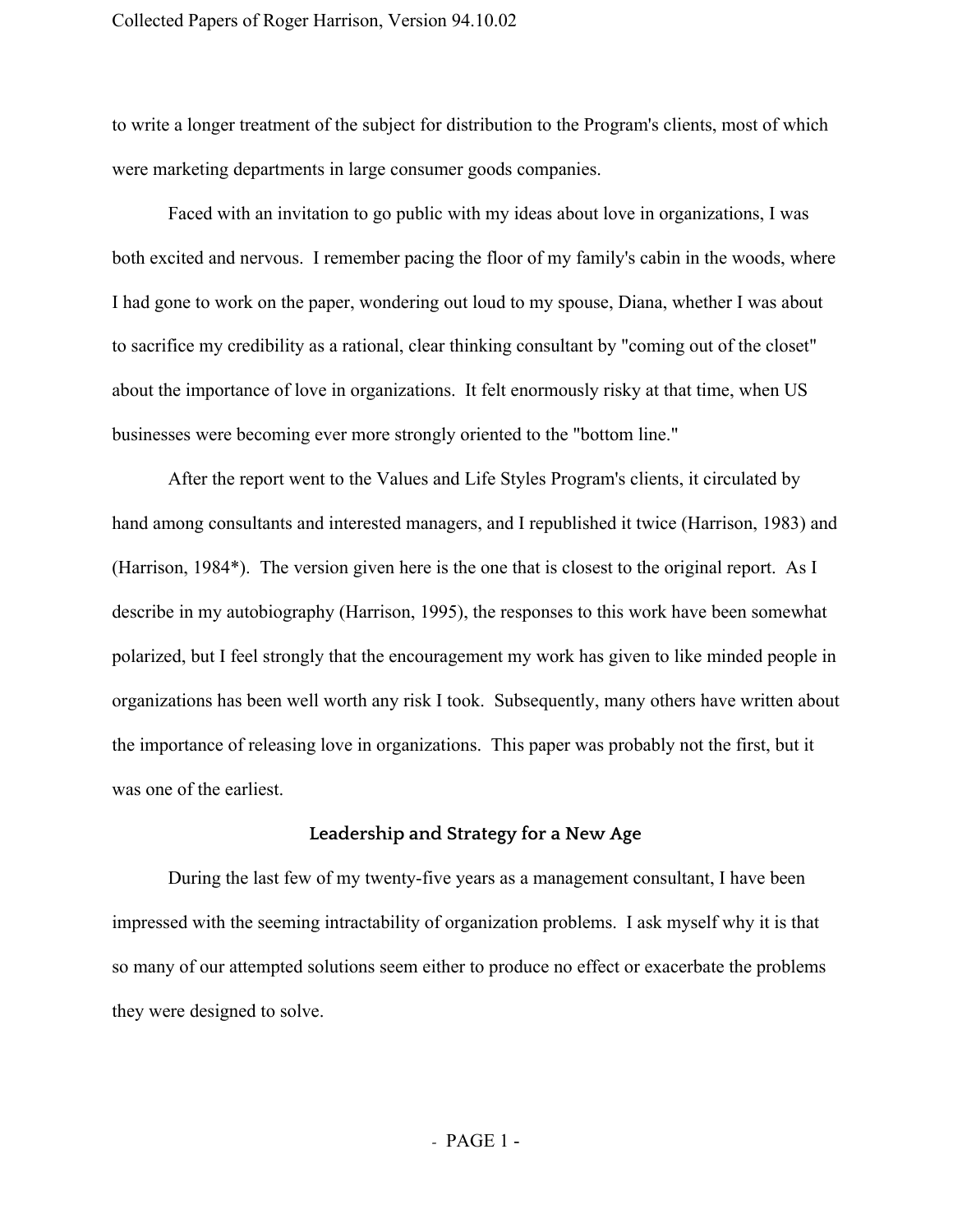For example, why is it that decades of human relations training for supervisors and managers have not produced committed and happy workers? Is it only a coincidence that as information systems make more information available to managers, it becomes more difficult to make decisions? Why have incentive systems so often failed to keep productivity high, and why have more psychologically sound attempts to motivate workers had equally ambiguous outcomes? Is there any connection between the development of sophisticated planning systems and the increasingly unpredictable fluctuations in the environment? How is it that organizations seem so unmanageable just at the point when we have learned so much about the arts and sciences of management?

It seems to me that the processes by which leaders and consultants endeavor to fix organizations too often resemble eighteenth century medical practice. They bleed and physic their patients, and when they become sicker and weaker, they bleed and physic them some more. When they do die, it is not clear whether they are carried off by the disease or the treatment. It would seem that all of us, leaders and consultants alike, would do well to heed the Hippocratic admonition to "First, do no harm." We seem impelled to action even when we may suspect that our interventions may be applying more of what caused our difficulties. To do nothing in the face of our problems would be painful, even though it might be as efficacious as the actions we do take.

Contemplating this state of affairs, I have slowly come to the conclusion that the tools and approaches that got us where we are today are not the ones we can use to advance to another level. I sense that like the drunk in the story, I have been looking for my lost keys under the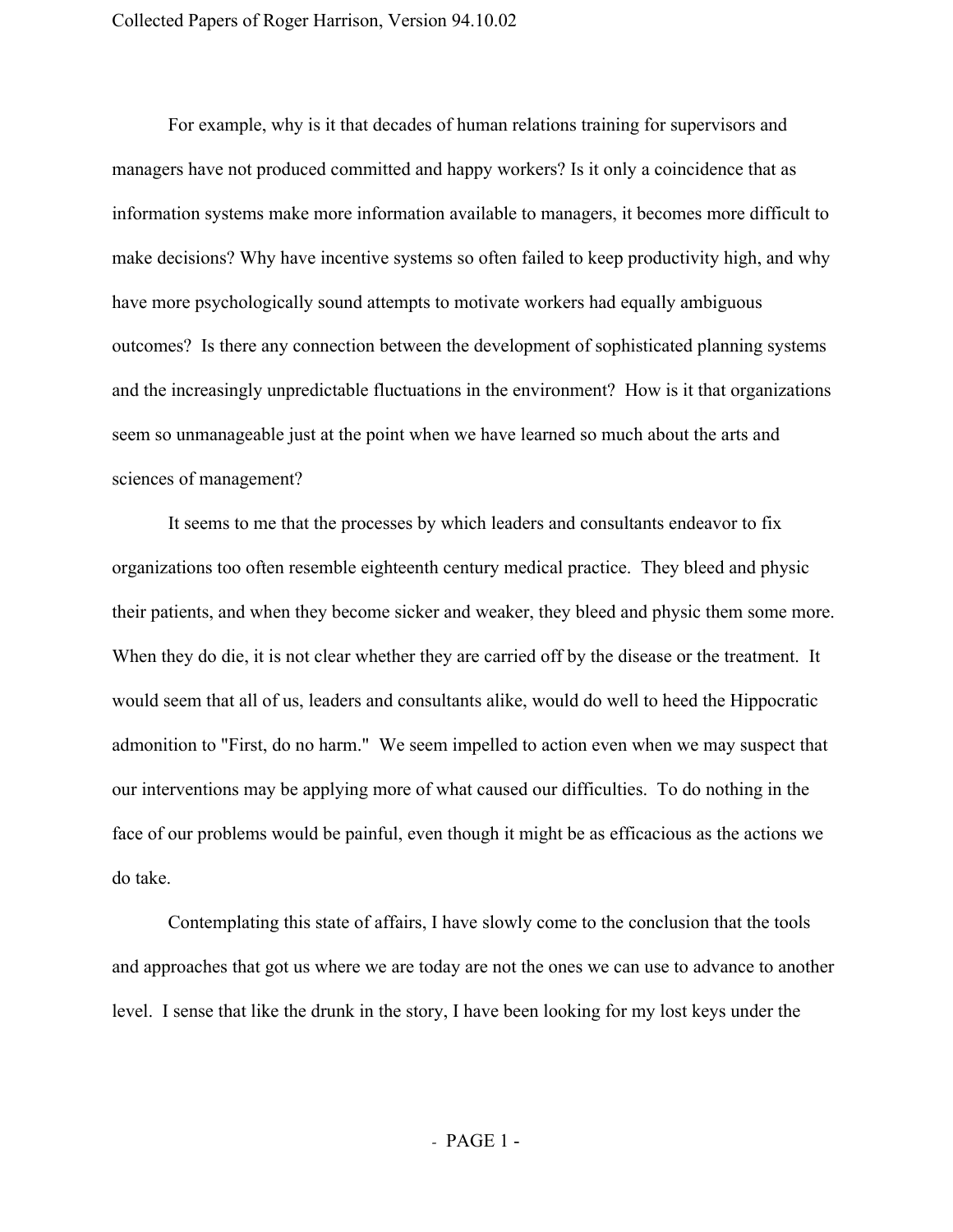street lamp simply because there is more light there; the real answers to our dilemmas lie in the dark, beyond the circle of illumination given by our current concepts and methods.

## *Where to look?*

It is hard to venture out of our little circle of light into the vaster darkness without some guidance or sense of direction. Far easier to go busily over the ground again, hoping we may have missed our keys in the last circuit.

We may not yet be at the beginning of a New Age, but we do seem to be ending an old one, if that can be measured by the increasing unworkability of current forms and by the failure of old beliefs and values to give peace, certainty and satisfaction. It is a time when many varieties of heresy flourish, amid calls for a return to traditional virtues.

Return to the past has little heart for me, and as I contemplate the plethora of choices, the heresy that attracts me is a constellation of ideas that embodies that ancient admonition of gentle Hippocrates about doing no harm. We live in a troubled world, beset with forced changes. Surely the answers will not lie in ever more drastic intervention and frantic activity but rather in some organic approach that allows healing forces to emerge. In search of that approach, I find myself drawn toward an ideal of balance and harmony. For me that ideal is best represented by the concepts of *alignment* and *attunement.*

## *Alignment: A New Age Conception of Leadership*

Managers are fond of saying that people's attitudes toward work have changed, and the low productivity in the United States is often so explained in part. In place of a voluntary commitment to hard work and high quality, we manage with systems of rules, regulations, checks, and controls. This is not only costly, but the low trust and depersonalization that are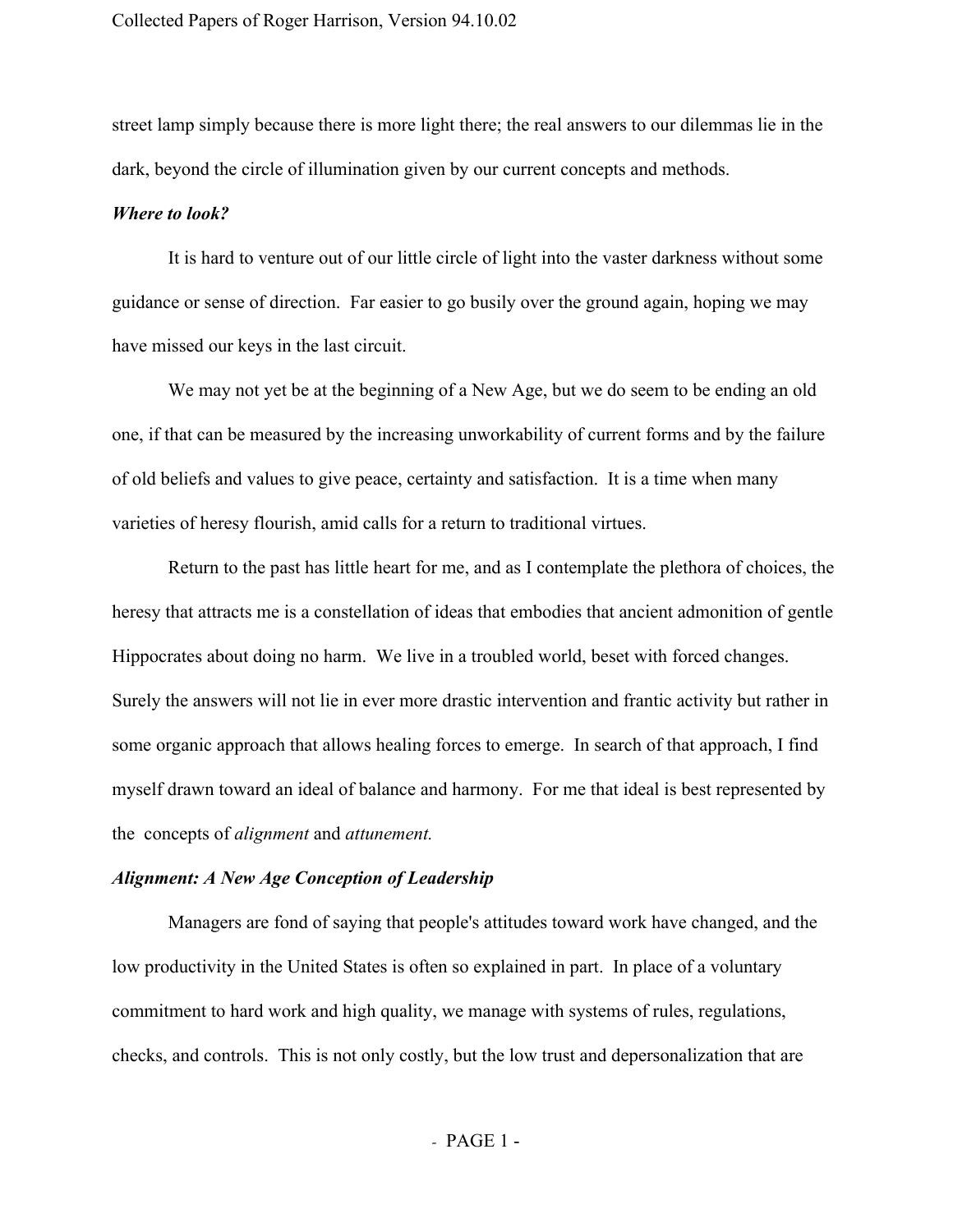engendered further reduce the motivation to contribute, and the system becomes self-perpetuating. In the effort to make up for the inadequacies of voluntary performance, more and more sophisticated systems are developed, often replacing humans with more reliable machines.

Of late, interest in leadership has been reawakening. The leader (as opposed to the mere manager) is seen as a source of vitality and vision, who can articulate values that organization members can live by. Through his or her articulation of common purpose and exciting future possibilities, the leader lines up the organization members behind him or herself, and the organization marches forward into a rosy new dawn. Indeed, in most arenas of contemporary life, we lament the lack of leadership and await its charismatic emergence, which we hope will lift us from our apathy. I believe it is true that most organization members hunger for some purpose higher than mere career success, a nobler vision in which they can enroll. The idea of alignment is about vision and purpose.

Alignment occurs when organization members act as parts of an integrated whole, each finding the opportunity to express his or her true purpose through the organization's purpose. According to Kiefer and Senge 1984, who have explored the concept in depth, the individual expands his or her individual purpose to include the organization's purpose. The authors point out that this concept differs from that where the individual sacrifices his or her own identity to the organization, a process that is said to achieve only "a degree of alignment." It is not quite clear what kinds of leaders and followers achieve the one result rather than the other, however.

There lies the difficulty. Most Americans mistrust, and rightly so I think, the easy giving over of one's will to any collectivity, whether it be the nation-state, one's employer, or even one's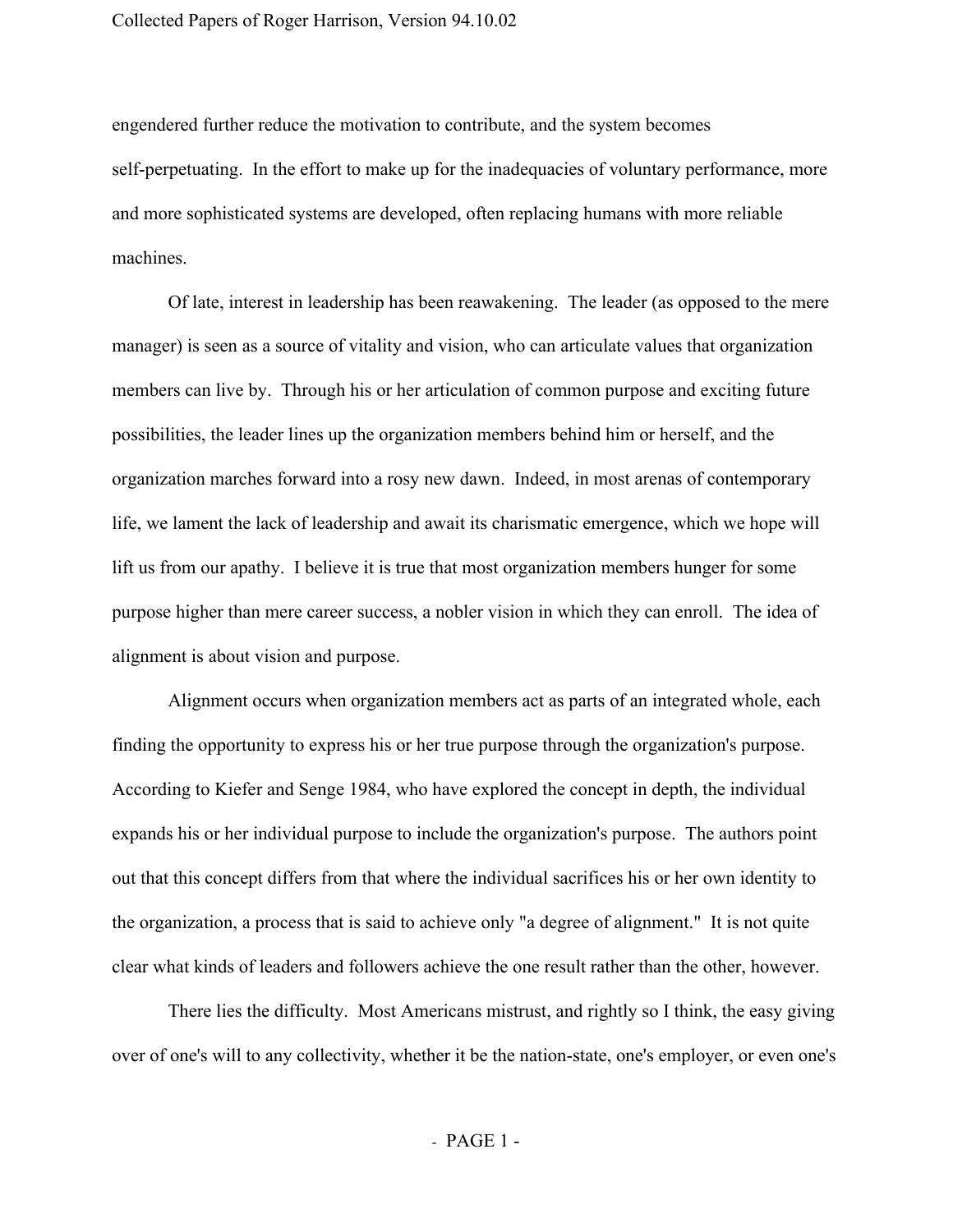nuclear family. Even while we acknowledge the startling superiority of Japanese productivity to our own, most of us are unwilling to find our own fulfillment in the purposes, no matter how noble, of any business organization. And, for the most part, our business organizations are indeed lacking the nobility of purpose that is attributed to the Japanese firms of whose productivity we have read so much.

Organization alignment behind charismatic leadership must involve the merging of the individual's strength and will with that of the collectivity. In high-performing organizations animated by a noble purpose, this may not feel like much of a sacrifice. But even high-performing organizations have their inhumanities. They burn people out; they take over their private lives; they ostracize or expel those who do not share their purposes; and they are frequently ruthless in their dealings with those outside the magic circle: competitors, suppliers, the public. It seems to me no accident that many of our most exciting tales of high-performing, closely aligned organizations are either literally or metaphorically "war stories." War is the ultimate expression of unbridled will in the pursuit of "noble" ends.

There are close parallels between what conscious evolution has to say about alignment, and recent research and theory on high-performing groups and organizations. It seems to me that both tend to ignore the dark side of man's nature, what Rollo May (1969) calls the *daimonic.* The daimonic is that aspect of man that seeks to express itself and to have impact on the world, no matter what the cost or consequences. It is amoral, and it tends to take over the whole person if unchecked. We find the daimonic in all sorts of obsessions, for there is hardly any human faculty that does not have the capacity, in some persons, to overcome and direct the personality. We find the daimonic in the passions of the social reformer, the libertine, the dictator, the actor,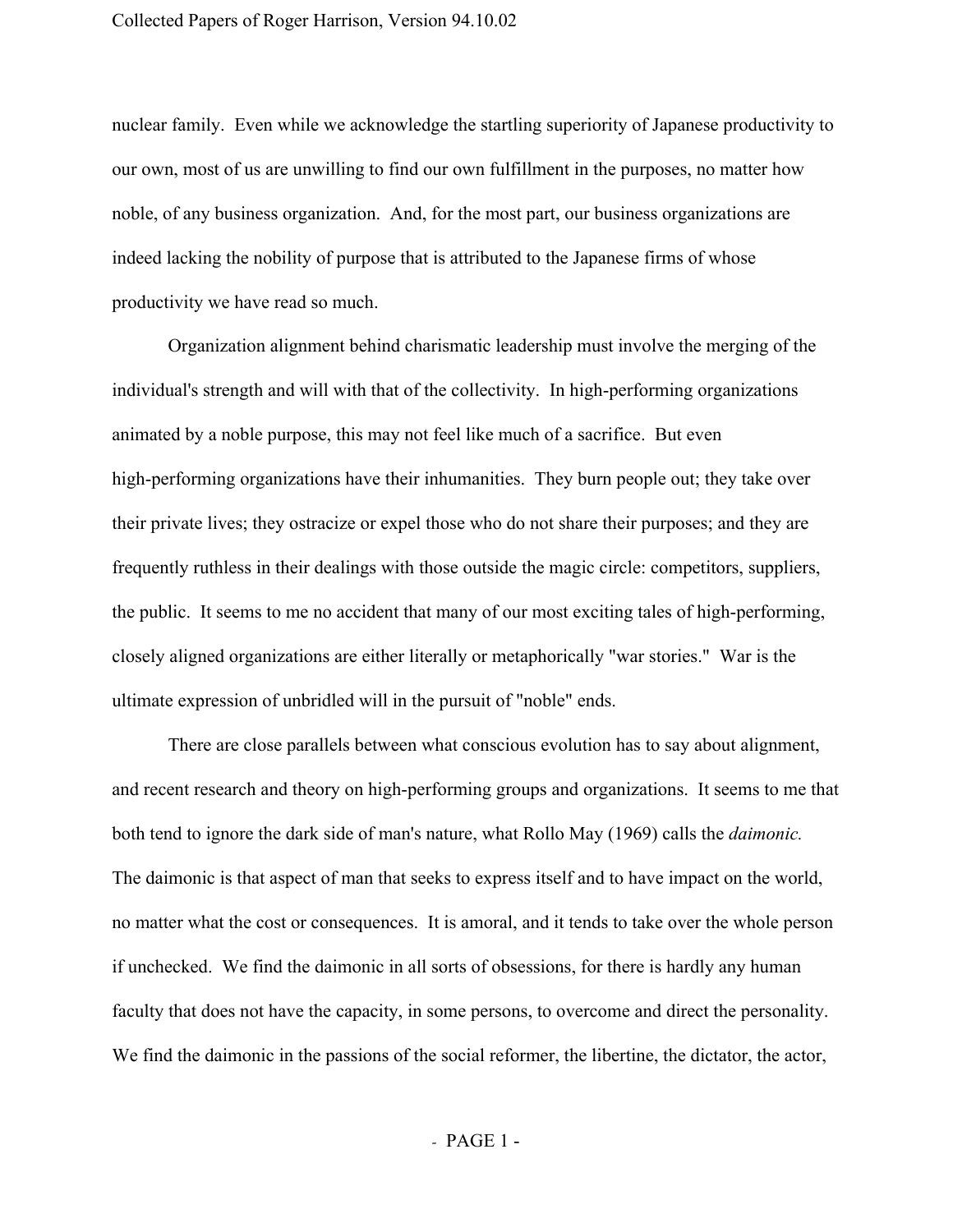the artist, the evangelical preacher, the lover. We find it in the expansive dream of the entrepreneur, in the limitless personal ambition of the dedicated careerist, and in the dedicated money-making of the financial genius. Where it is checked and balanced by other parts of the personality, its energy fuels great achievements and contributions. Where it gets control of the person, it turns against nature and creates the tragedy of an Oedipus, an Othello, or a Julius Caesar.

People in groups seem to find one another's *daimons.* Mob scenes, sports stadiums, family quarrels, and battlefields are favorite haunts of the daimonic. Its power has always been with us, and I find it hard to conceive of any evolutionary leap that would rid us of it. New Age prophets of the light seldom write about the daimonic, and when they do they tend to imply that it will wither away in the coming global transformation, as the state was supposed to under communism. I have my doubts.

#### *Attunement*

In New Age thought I find a powerful concept that is missing or understated in much contemporary writing about leadership and highperforming organizations. It is the concept of *attunement,* meaning a resonance or harmony among the parts of the system, and between the parts and the whole. As the concept of alignment speaks to us of *will,* so that of attunement summons up the mysterious operations of *love* in organizations: the sense of empathy, understanding, caring, nurturance, and mutual support.

Love. What a closet word it is in organizations! Far better to talk openly of those old shibboleths sex, money, and power than to speak of love. This is the true male chauvinism in business: the discrimination against women masks the deeper fear of love.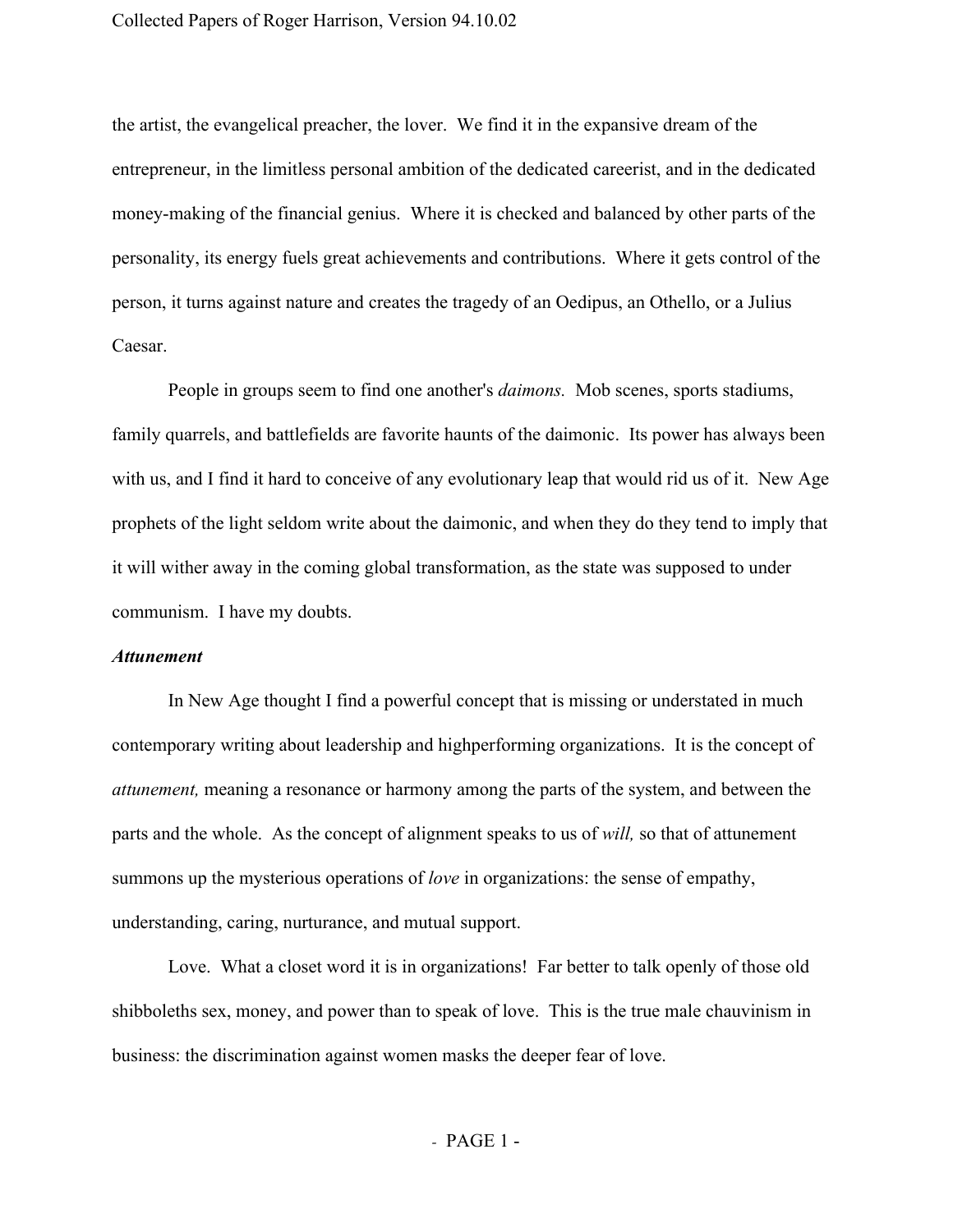Yet love is far too powerful ever to be truly exorcised. We find it everywhere if we but look. Love is evoked by beauty and by quality in the products or services we produce. It is present in the comradeship of co-workers, in the relationship of mentor to protégé, in the loyalties between people that transcend personal advantage. Love is found in the high ideals of service and contribution that are articulated in the published values of many corporations. It speaks through our dedication to workmanship and excellence of performance.

There is a mystery in words. When we call the love we find in our organizations by other names than its own, it loses its power. I suspect we are reluctant to name love because to do so will release that power, and we do not have forms and processes with which to channel it. Love has its daimonic side, too, and we are perhaps not wrong to be wary of it. We do speak, somewhat gingerly, about caring, open communication, consideration, and the like. Not about love.

When we do think about love and organizations, we are apt to see love as a disruptive force, destructive of order and good business judgment. Images come to mind of managers making personnel decisions on the basis of affinity and friendship, or setting prices based on the needs of the customer. Of course, people do sometimes make business decisions by consulting their hearts, but it is seldom admitted, and there are certainly no business school courses on how to do it.

New Age organizations, by contrast, attempt more often than not to invoke the power of love in their decision making. They have developed forms and processes for effective decision making: group meditation to enable members to "go inside" and consult their hearts, asking themselves what they are "called" to do, and other similar approaches.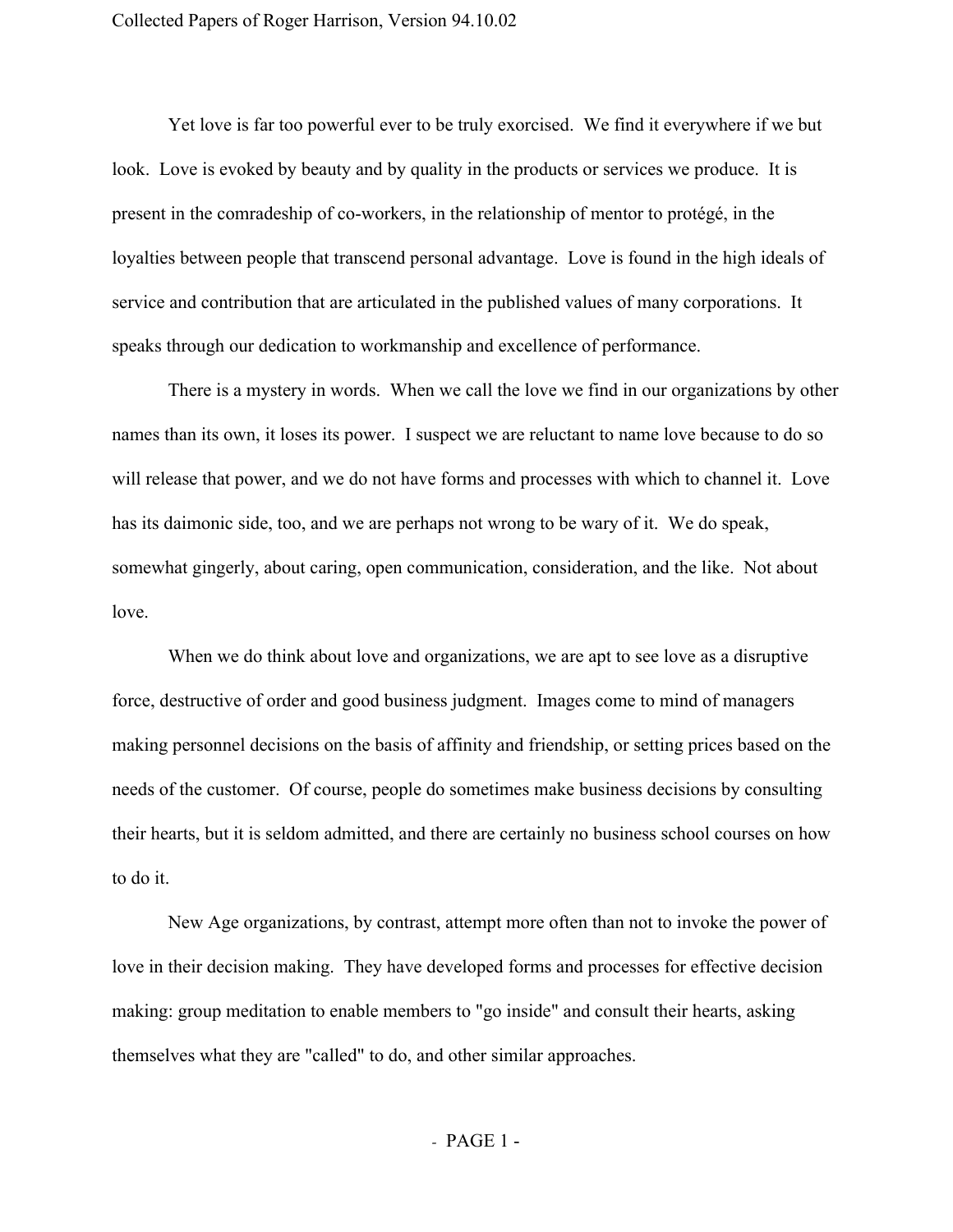Alignment and attunement are both processes for achieving *integration* and unity of effort among the differentiated parts of a system. The idea of organization alignment is getting a good press of late through the awakening interest in the role of superordinate values, top management leadership, and the characteristics of high-performing systems. I believe we also have much to learn of attunement. Alignment channels high energy and creates excitement and drive. It evokes the daimonic. Attunement is quieter, softer, receptive to the subtle energies that bind us to one another and to nature. It tames and balances the daimonic in alignment by opening us to one another's needs and to our own sense of what is fitting and right, what is the "path of the heart" that best expresses our higher selves.

Without attunement and without evoking the power of love in our organizational lives, I think we shall not find peace but only ceaseless striving. During the decades since World War II, we have unleashed in our organizations and in the world an enormous amount of personal power, through changes in expectations, aspirations, and values. Many of us learned to aim high in our careers and personal lives and to believe we could realize our dreams through our own efforts and the abundance that science, technology, and cheap energy brought us. We became net "takers," more concerned about what we could get and achieve for ourselves than what was needed to maintain our organizations and social institutions. In the process of "doing our own thing" we became highly differentiated in our goals, values, tastes, and lifestyles, and as we did so our differences and conflicts with others increased. In our efforts to get what we believed we deserved, we became increasingly issue-oriented and litigious, careless of the fragile webs of relationship that bind any society together. We did indeed find "personal growth," but we pay an increasingly high price in conflict and stress for what we have achieved. We have created a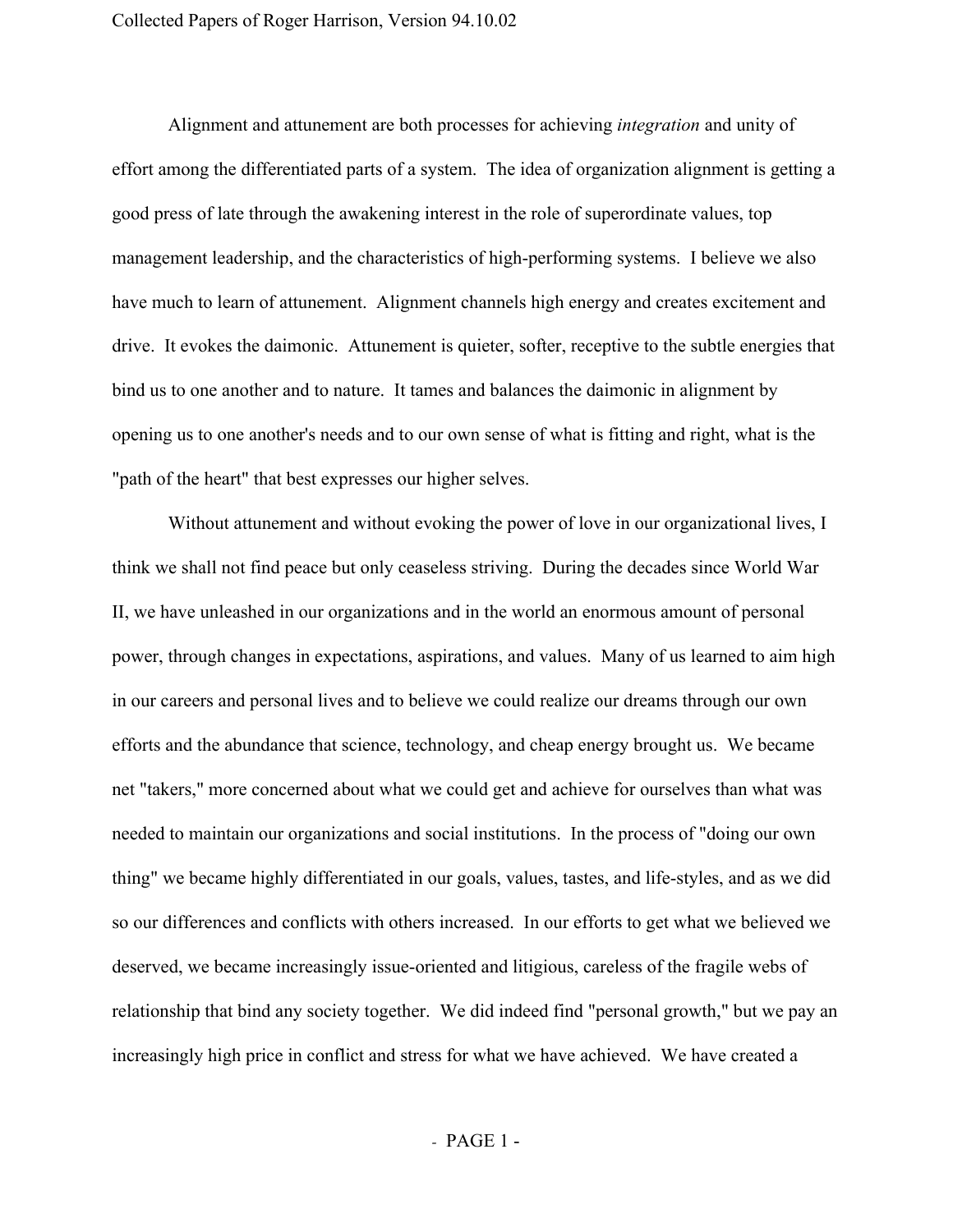world in which it is increasingly difficult to *compel* anyone to do anything. How shall we find order, peace, and harmony, if we cannot learn to open our hearts to one another?

The "how" of attunement is beyond the scope of this paper, and indeed the forms and processes that may work in business organizations are still unclear to me. I think we have something to learn from intentional communities, many of which have been extremely inventive in their search for noncoercive means of making and implementing group decisions. I believe that attunement begins in stillness, in some quieting or meditative process for connecting with our own higher purposes. As is true with any intuitive process, attunement can be facilitated by ritual, by music, and by the visual arts. I can imagine business meetings in which participants begin in an atmosphere of soft lights and meditative music, with a few minutes of silence in which they go inside to seek guidance as to the higher purposes to be achieved in the work of the meeting. When I think of my current clients engaging in such rituals, however, I am aware that there is some distance to be traveled between here and there!

#### **The Leader as Steward**

What does the foregoing imply about leadership? The picture of the leader that emerges looks remarkably like that which Michael Maccoby (1981) proposes, proceeding from a social psychological perspective. Maccoby looked at the emerging social character of the workforce and then projected the leadership traits that such a character would demand. The picture of the new leader that he draws has much in it of attunement. The new leader is seen as having a caring, respectful,and positive attitude toward people, and a willingness to share power. He or she is more open and nondefensive regarding his or her own faults and vulnerabilities than former leaders, and less likely to use fear, domination, or militant charisma than heretofore. The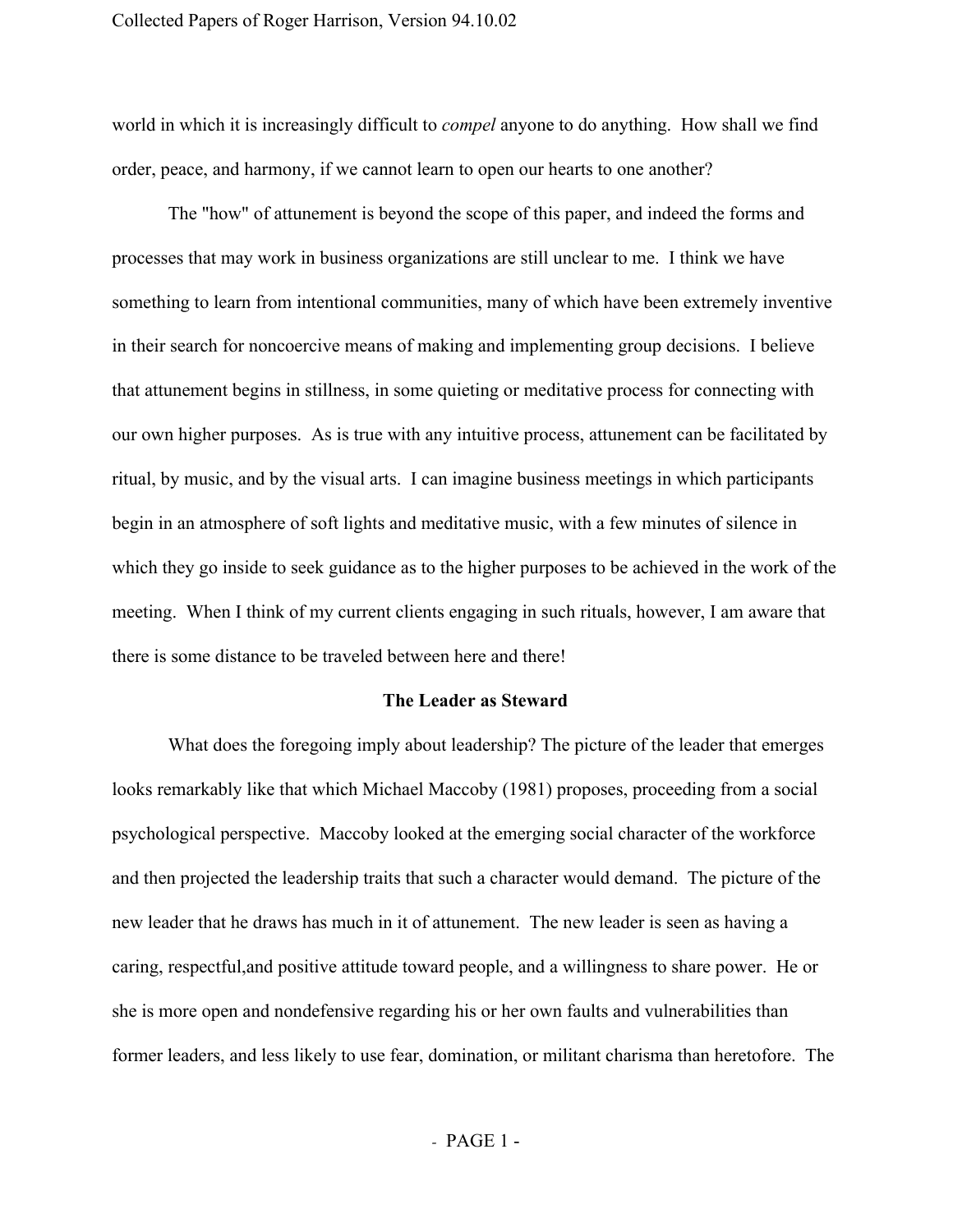picture is one of a personally secure and mature individual who can articulate the values and high principles that give organizational life meaning, but who is more humble and receptive than we normally expect visionary leaders to be. Perhaps this conception of leadership is best expressed as *stewardship,* that is, leadership as a trust that is exercised for the benefit of all: the leader as serving the followers, guided by a vision of the higher purposes of the organization. Thus, the organization is seen as animated by a sense of its own higher purpose. The leader focuses the attention and consciousness of the members on those purposes. But the leader also knows that the individuals who are the parts of the organization have legitimate purposes of their own that are not completely expressed by the purposes of the whole, and he or she facilitates the attunement processes by means of which organization members can come to know, respect,and care for one another's needs and individual purposes. The flow of human energy is not one way, from the members to the organization, but the uniqueness of each individual is also preserved and nourished by the whole.

In the past, leaders we called "great" have generally been very strong, ruling through fear and respect, and/or very charismatic, releasing and focusing the daimonic for their followers. The concept of leadership described here is clearly different. The "new leader" avoids the use of fear and arbitrary authority, without being soft or avoiding conflict. He or she is a visionary, but the daimonic thrust that is implicit in the charismatic style is balanced and tamed by a nurturing receptivity. The leader brings healing and harmonizing influences that we can only call love into the organization.

We are clearly a long way from the point where we could imagine the majority of business organizations in this country as animated primarily by noble purposes and love. There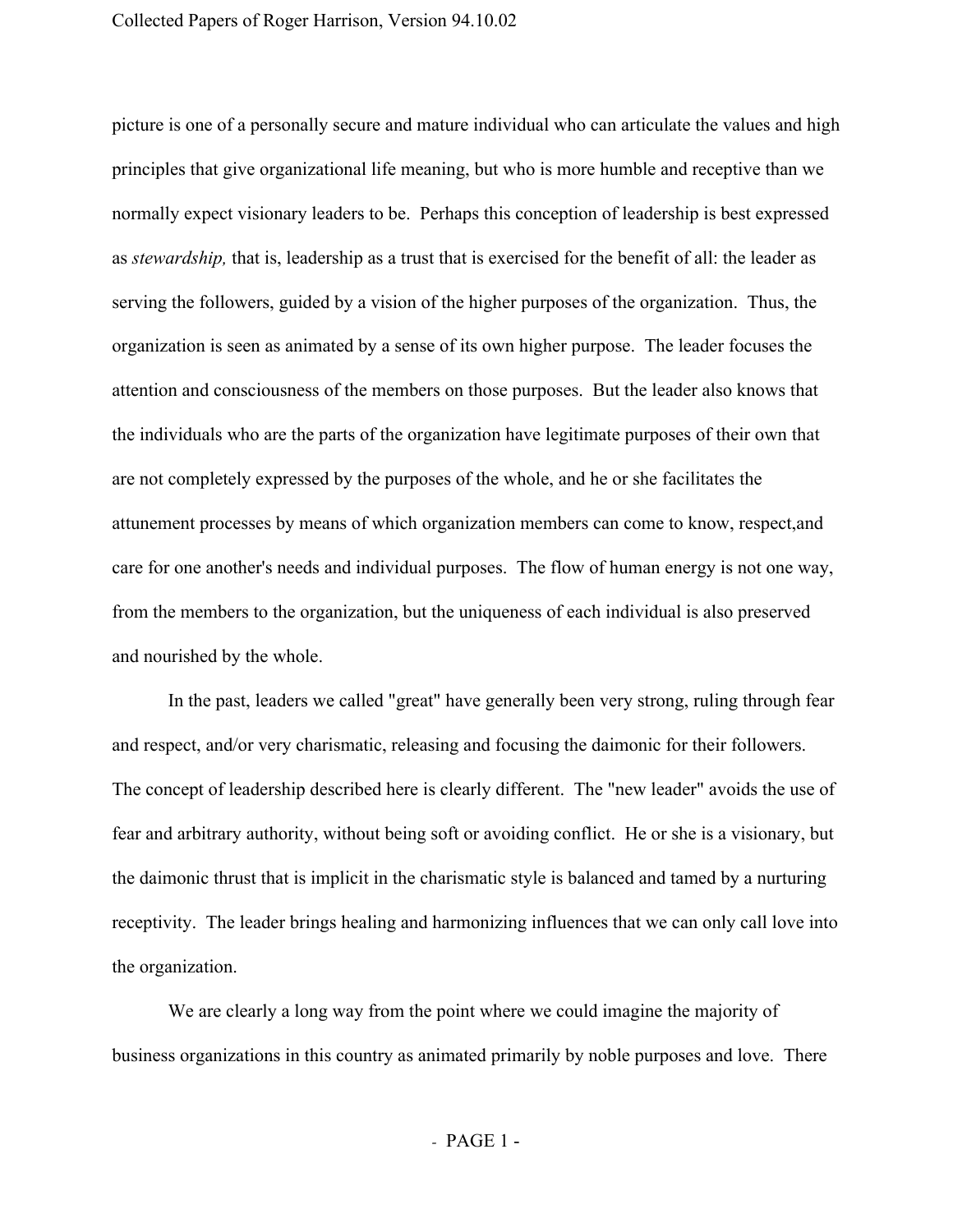### Collected Papers of Roger Harrison, Version 94.10.02

are far too many situations that engender feelings of fear and weakness in organization members, and it is not possible to be truly loving when one is powerless and fearful. How could we ever get from here to there?

New Age thinking tells us where to start. We create reality with our thoughts. The events we experience as the world unfolds are actually manifestations of thought, having no existence independent of our willing and believing them into being. Thus, if we call love by its proper name, look for it in ourselves and others, and affirm its potency in our organizational lives, we shall summon it into being, much as Aladdin summoned up the genie from the lamp. At first glance, not an idea likely to appeal to most hard-headed business people.

Yet the idea of manifesting reality through thought has actually been around on the fringes of business for a long time, and it seems to be gaining currency. Motivational speakers such as Norman Vincent Peale on "the power of positive thinking" have never been more popular. Most of us (at least in California) have friends who practice the manifestation of money, career success, or love, and many tell remarkable tales indeed of the results of their efforts. (I manifest parking spaces myself, but I always make a joke of it when I mention it to others.)

We make jokes, too, about the stories we hear of the regimented inspirational group singing in Japanese companies like Matsushita and Toyota (or, closer to home, in IBM and Tupperware)! We may not respect their methods, but we certainly respect their success. In one way or another, mysterious or mundane, positive thinking in groups works for these organizations. Would they harmonize more sweetly at work if they sang of love? I do not know, and I know of only one way to find out.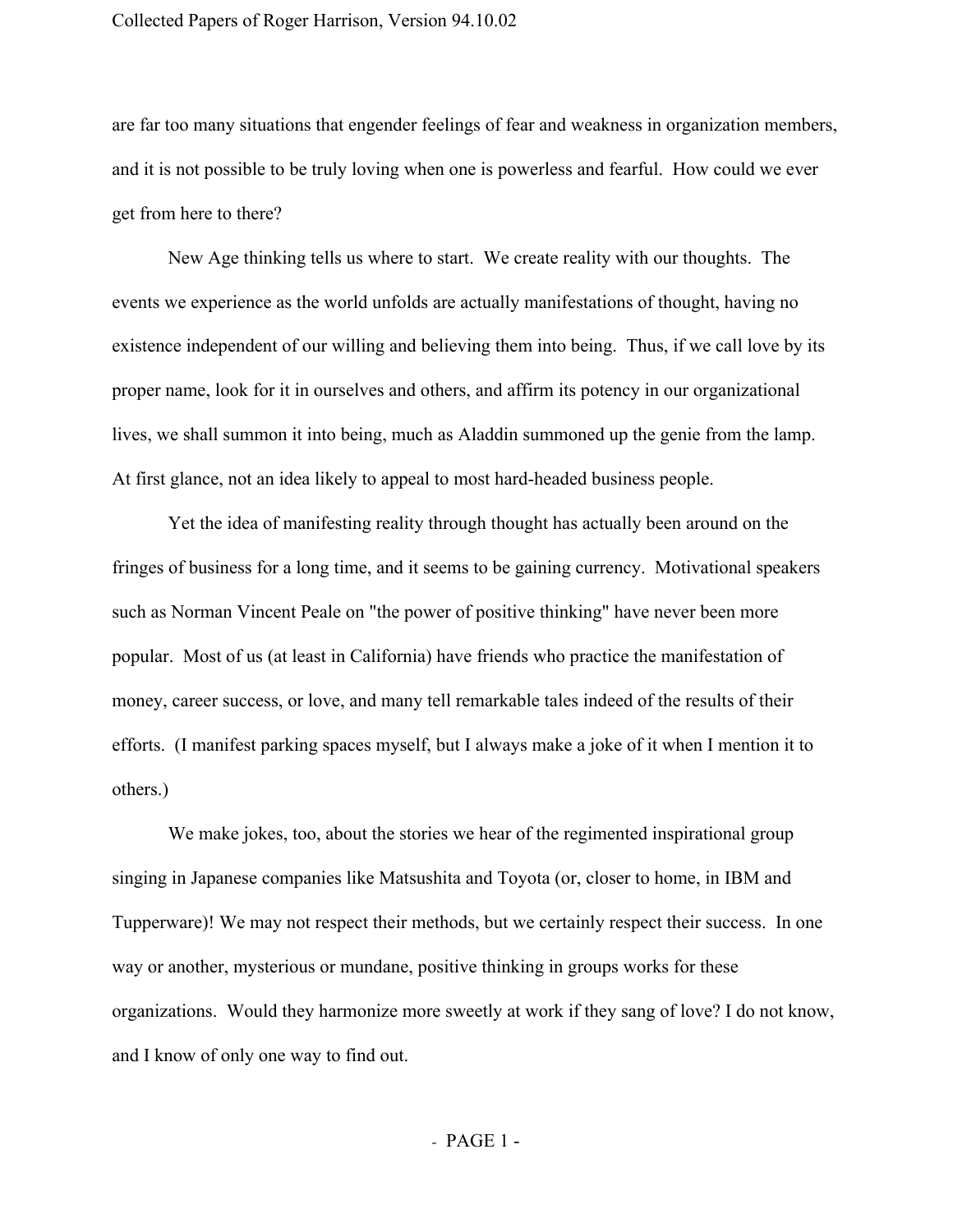Studies of high-performing people (athletes, managers, researchers) consistently turn up findings that suggest the power of thought. Successful people are prone to visualize the results they want in their lives and work and to affirm to themselves that they can accomplish their goals. They create a clear and conscious *intention* as to the desired outcomes and allow their actions to be guided by that frequently affirmed intention. Rather than planning in detail what they are going to do, they start by creating an intensely alive mental representation of the end state. That representation then works through the individual's intuition as he or she makes the multitude of everyday decisions that bring the goal ever nearer.

In fact, I have never in all my years as a consultant seen anyone change an organization in any fundamental way through rational planning. Plans have their place, of course, but the managers I have seen deeply influence their organizations' characters always operated by intuition, guided by strongly held intentions. They communicated their intentions verbally to others who could share their vision, and they communicated it daily to others through their real-time actions and decisions. In due course, enough people shared the vision/intention for it to reach "critical mass," and the dream became reality. I guess if we are to have organizations that are animated by both love and will, it will be through the efforts of a few dedicated people who have a vision of what such an organization could be like, who share that vision with others, and who together *intend* it into becoming reality.

# **New Age Concepts of Strategic Thinking**

We usually think of strategy as the art of predicting the future, and then planning how to change the organization so that it will perform well at the future time. It is a frustrating business for a number of reasons, not least because the organization is always defined as wanting, when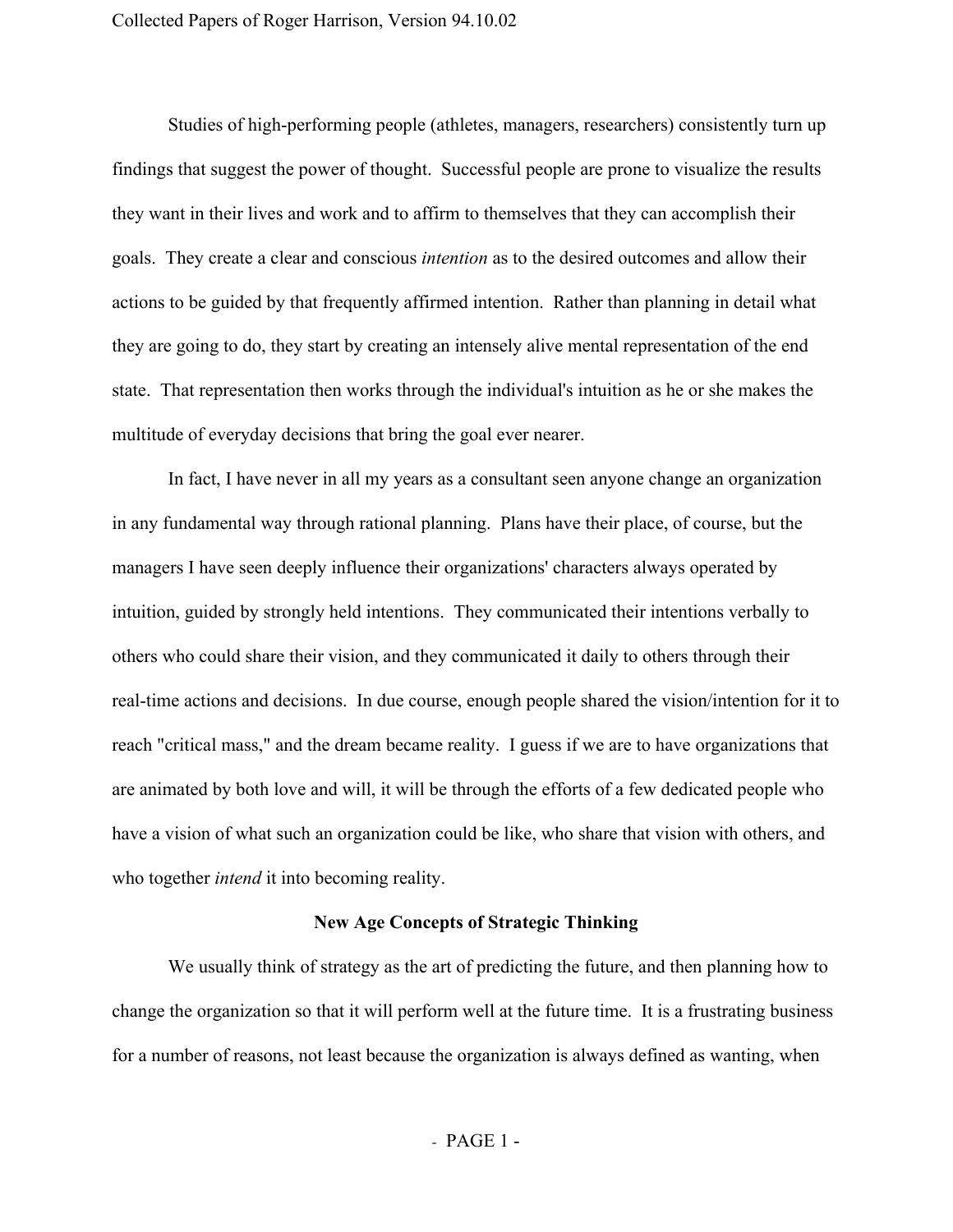compared to the strategic ideal. Add to that the fact that the most dramatic aspects of the future are the ones that are least predictable from an analysis of the past for example, the sudden increase in oil prices in 1973-1974) and it is little wonder that many managers have little taste for strategic planning.

We seem to do more planning in organizations as planning becomes less and less effective, in a desperate attempt to make the future behave. In fact, planning can only help us to deal with conditions and variables that we already know or suspect are important (Davis, 1982). Planning defines what we know and do not know within a given context. Any future changes in context (changes in variables not known or thought to be important when the planning was carried out) will invalidate our plans to a greater or lesser extent. Planning, for example, can estimate the risk of a downturn in the economy, based on known historical factors, and the probable impact of that downturn on, say, the launch of a new product. Planning cannot tell us anything about either the likelihood or the impact on our marketing plans of unforeseen events such as the sudden rise of a new religion or an epidemic of some new disease.

Most of us seem to be aware that unforeseen events are looming over our futures. We know that we do not know. We imagine wars, economic disasters, and cataclysmic natural events, but we do not believe we can predict their likelihood by reference to historical data trends, so we cannot plan for them. If we could assign a probability to these events, we would still find it difficult to plan, because the events we imagine are so sharply discontinuous with our current experience as to paralyze both mind and will. I think it is fair to say that because we cannot plan for the future we fear and imagine, we plan instead for the future we hope for, one in which even the projected negative events possess a comfortable familiarity.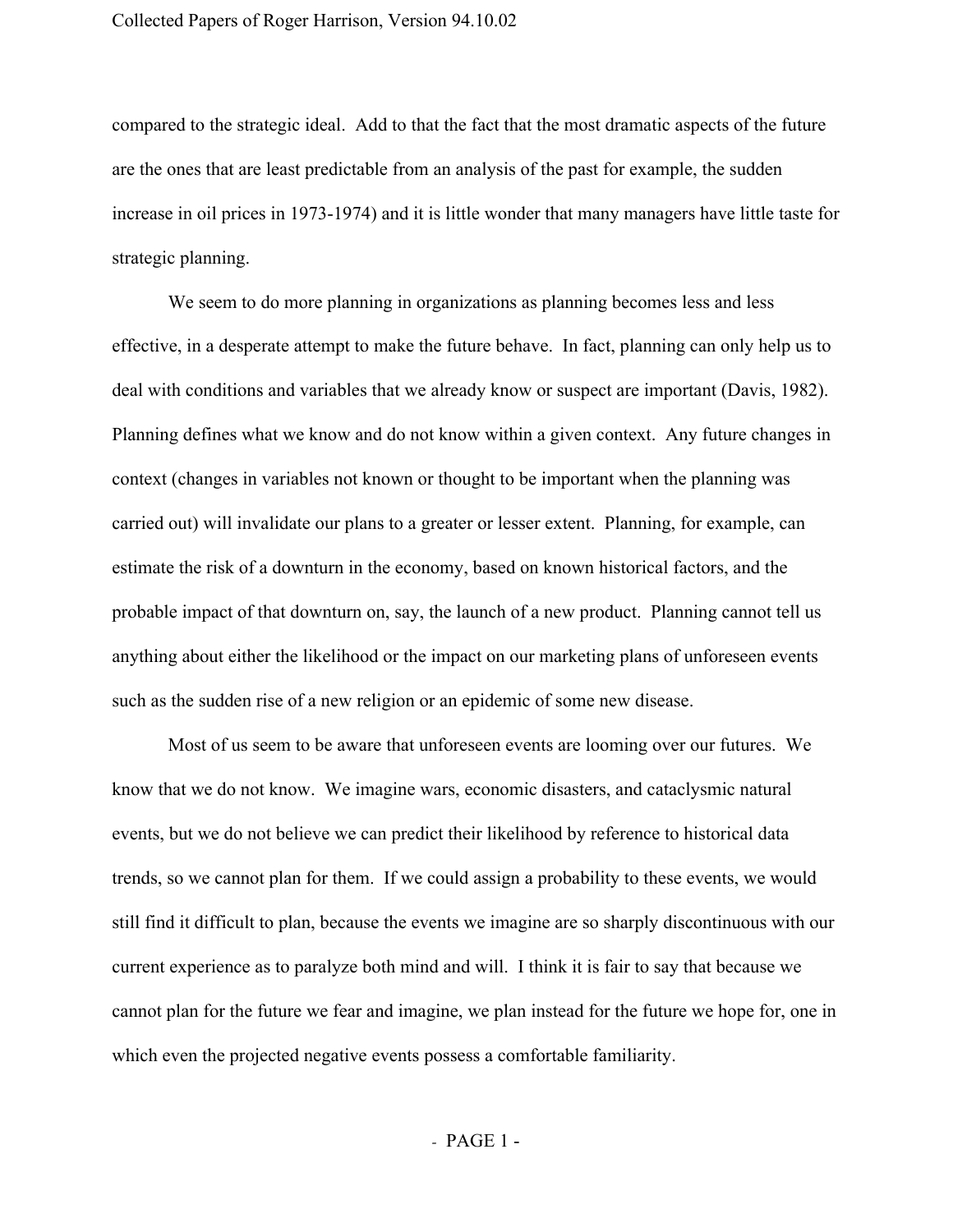# **Planning and Planetary Purposes**

If we cannot plan for the future, how can we best prepare our organizations and ourselves for it? The suggestions provided by conscious evolution involve attuning our organizations to planetary purposes. This means moving out of the rational and analytical modes of thought typical of the planning process and into intuitive and intentional mental processes.

A radical leap is required to move from our normal habit of thinking of organizational purposes as defined internally to thinking of an organization in terms of planetary purpose. Seen from the planetary point of view, the organization exists only as part of a larger reality, supported and nurtured by the larger system on which it depends. Its purposes are not solely determined or decided by itself, but are "given" by its place in the larger system. Organization purpose is not simply decided by its members but is rather to be *discovered.* The process of discovery is partly internal to the organization, involving an inner search for values and meaning. It also has an external aspect, that of discovering meaning through the transactions of the organization with its environment. Viewed in this way, a primary task of the organization is the discovery of its place and purpose in the larger system. Every event in its history can be viewed as part of a lesson, the meaning of which is to be intuited by the organization's members.

Adopting such a point of view requires a fundamental change in one's orientation to goals and to the success and failure of one's plans. We can begin, in Kipling's words, to "meet with Triumph and Disaster/And treat those two impostors just the same." If one's orientation is to learning, then failure carries just as much information as success. In fact, failure may be more valuable because in our failures are embedded nature's messages about required changes.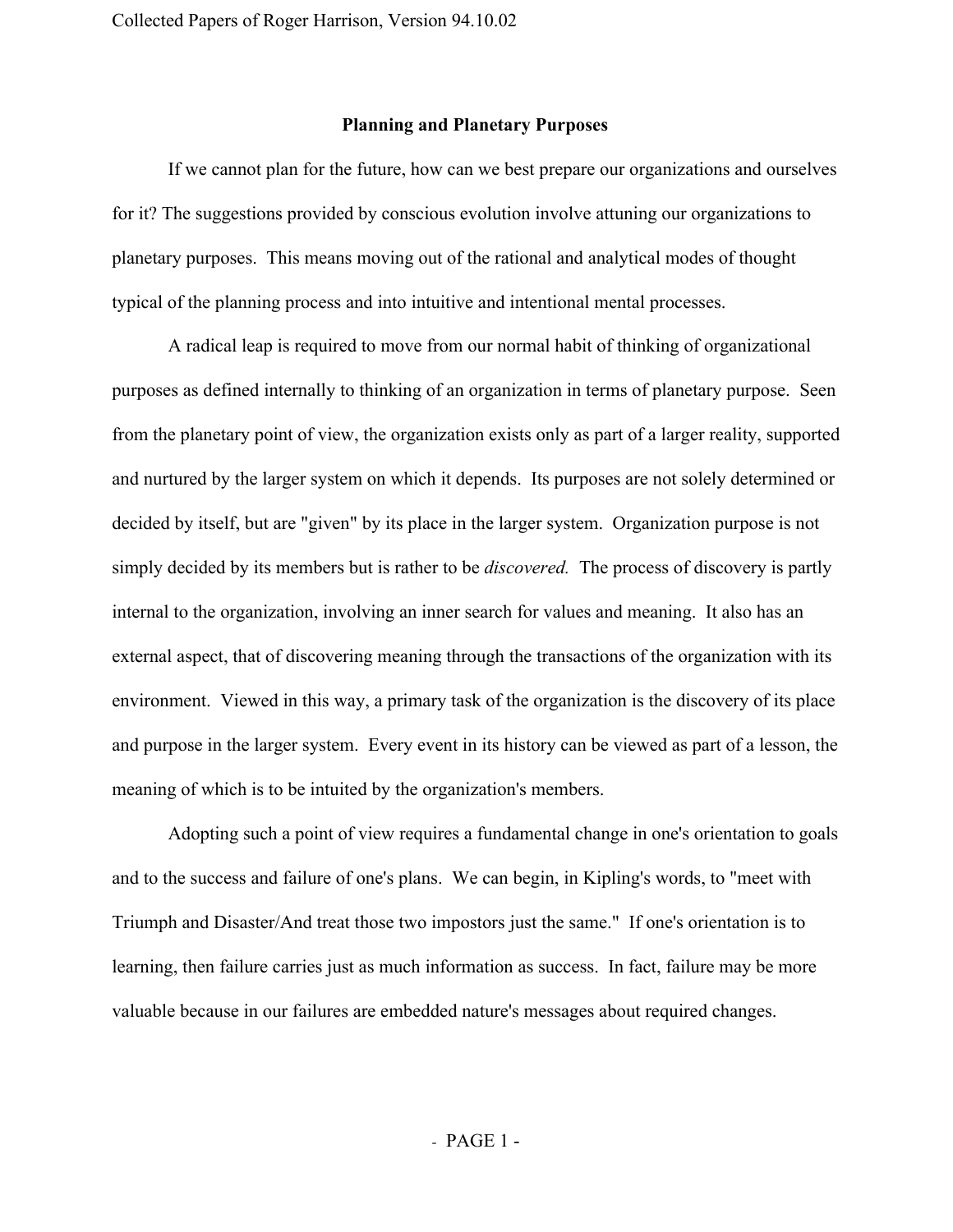Most business organizations today strive to succeed and to win against their competitors, against the government, and sometimes against their suppliers and customers as well. The tougher conditions become, the harder they strive. Since conditions are increasingly tough, there are a lot of people out there striving. Because conditions are tough, those people experience a lot of failure, and consequent blame from themselves and others. They are accordingly under a lot of stress, as can be seen from the ever increasing popularity of alcohol, tranquilizing drugs, and "stress management" courses.

When one is striving to achieve goals, one's learning is oriented to *means;* one learns more and more about what to do or not to do to achieve those particular goals. The excitement and stress are liable to blind us to the question of whether the goals themselves are worthy. Stepping back and taking the perspective of planetary needs forces us to ask the larger question: are these goals in line with our higher purpose? Is the fact that they are becoming increasingly difficult to achieve perhaps a signal that they are no longer appropriate to this stage of our evolution? If we find on reflection that there is no longer joy in the struggle, that we are burning ourselves out in the effort, that we are no longer energized by what we do, then that may be a "signal from the universe" that it is time to move on to find a "path with heart."

## *The Search for Meaning*

From a planetary point of view, strategic planning is a search for meaning rather than a search for advantage. It is an intuitive process in which the goals and activities of the organization are examined against the criteria of the heart: does this task enliven the doer, giving value and meaning to life? Do we still experience satisfaction in the attainment of this goal? Do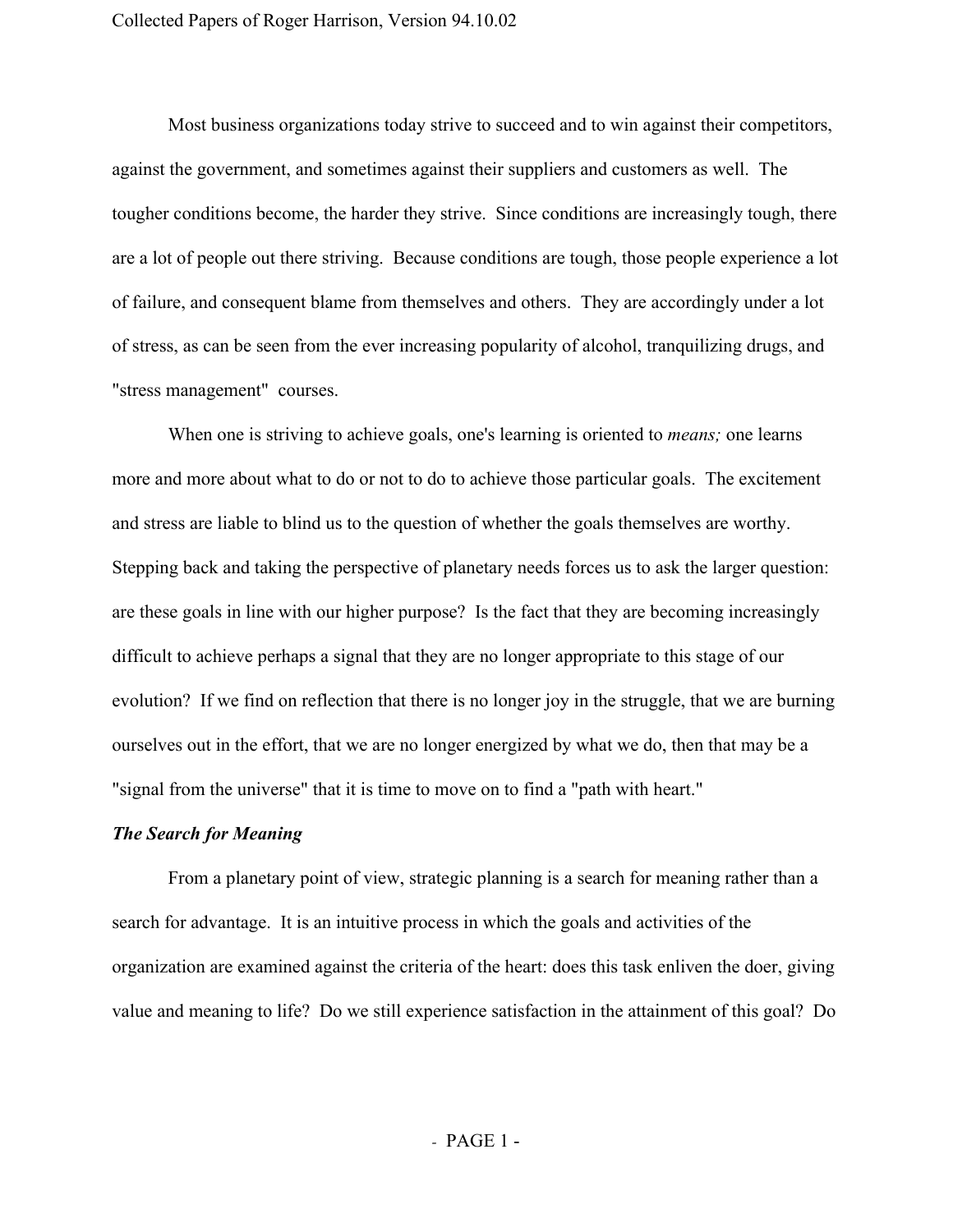### Collected Papers of Roger Harrison, Version 94.10.02

we strive joyously, or with desperation? Do we feel that we are net contributors of value in our work in the world?

As my colleague David Nicoll says, in approaching strategy from the point of view of purpose, our aim is definitional, rather than positional in a market domain. Our endeavor is to forge a shared view of reality that will serve the organization members as a base for day-to-day decision making and that will direct the leadership thrust of the dominant coalition (Nicoll, 1981 Personal communication).

The activity is definitional in that we are attempting to penetrate the forms the organization takes in its internal and external relationships in order to discover its essence. Our belief is that when the forms (systems and structures) and processes (doings) of the organization flow from its essential qualities (being), the organization will become energized and integrated and will be effective in dealing with its environment.

The questions we ask in order to determine the essential qualities of the organization are simple, though the process of answering them may be difficult.

First we may ask, Who are we and what are our gifts? What are our distinctive competences? What have we to contribute that is unique or different? What special knowledge do we have? What do we value? What do we believe in?

We may also ask of ourselves, What are we called to do? What needs do we see in the world that we are moved to meet? What activities have "heart" for us? What do we love doing?

We may examine our core technology, those processes we use to transform inputs into outputs. How does the core technology link us to those parts of the environment that supply us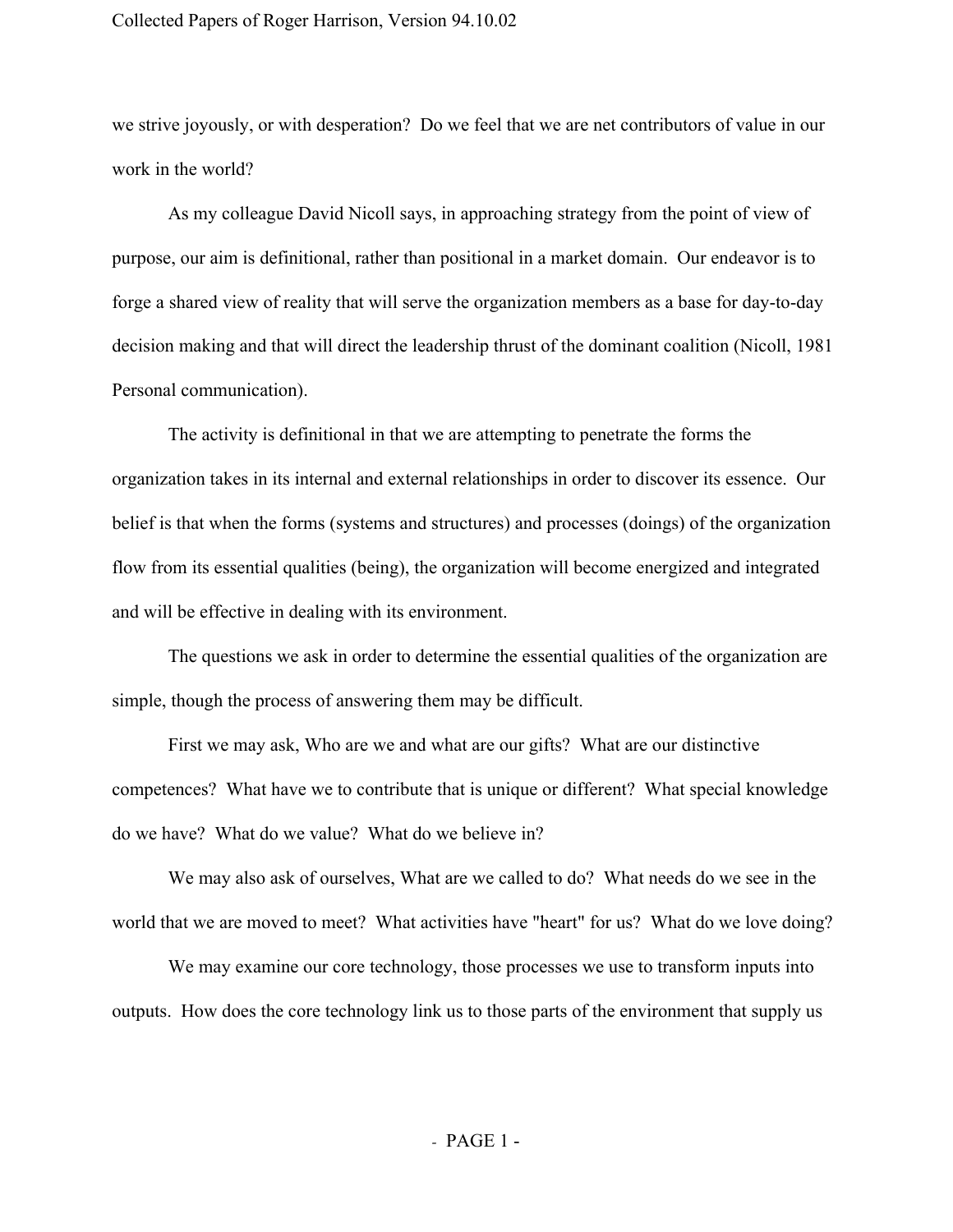with our inputs and receive our outputs? What do these key domains in our environment need from us, and what do we need from them?

We may ask ourselves what other messages we are receiving from the environment, from governments, publics, and special interest groups. Do these tell us more about our mission or calling in the world?

Of course, answering the questions can become extraordinarily complex when our organization is made up of many diverse constituent parts, each of which may produce markedly different answers to key questions. In heterogeneous organizations, it may be necessary for each part to go through the strategizing activity on its own. Then some integrating process is needed to attune the parts to one another and harmonize their differences. I am not underestimating the difficulty of this task, but it is one that must be faced by any strategizing activity in complex organizations. It is perhaps more difficult when we adopt the aim of preserving the essential integrity of each part, because then we forego the convenience of using authority simply to override the aims, values, and world views of those who disagree with us.

This strategizing process can embrace both alignment and attunement, as it searches deep within for values, and turns outward to acknowledge the organization's connectedness with all of life. It results in a statement of the purposes of the organization, embedded in the larger purposes of its environment. The statement of purpose forms the basis for a projection of the organization into the future. This statement of intention, the "willed future," describes the organization's state of being and its relationship with its environment at a later point in time when its essence will have been realized in its forms and processes and it will be making its maximum contribution to the common good of the planet.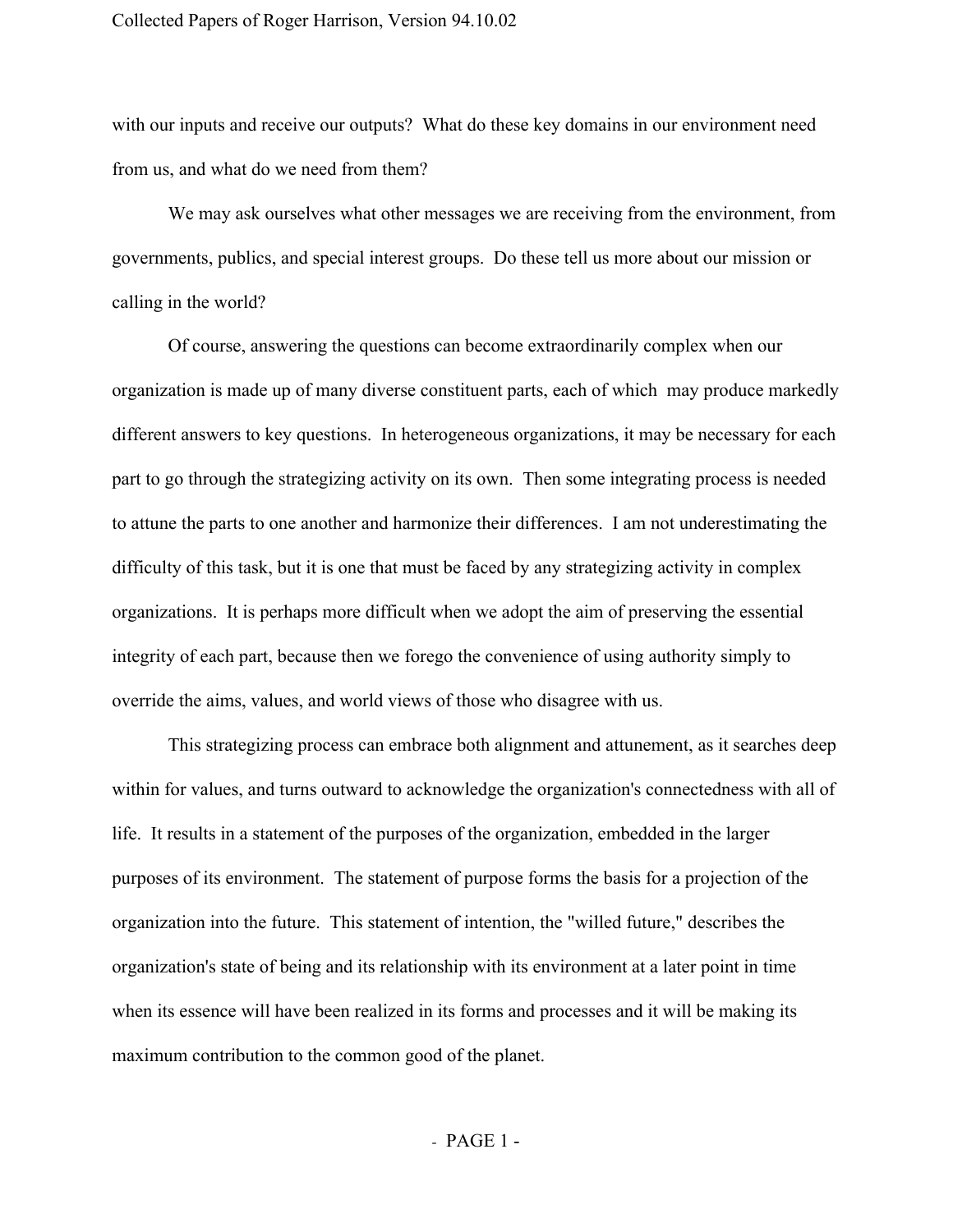The statement of the willed future becomes the basic operating document of the organization, to which all plans and decisions are related and upon which the *intentions* of the organization members are focused. In this way, the power of thought to create reality is brought into play. By consulting the willed future at each point of uncertainty and endeavoring to keep plans and decisions in conformity with its statement of intentions, the organization aligns all its efforts with the strategy.

## *Evaluating the Approach*

How shall we evaluate the usefulness of an approach to strategic planning that says, in effect, "Get your values right, listen for your call to serve, decide what you want, go for it with all your heart, and trust in the Lord"? Certainly, on the one hand, it has the advantage of simplicity in concept. It is consistent with the growing interest in leadership as a value-transmitting activity and a creator of meaning. Because of its comprehensiveness it can have a unifying and stabilizing effect, compared to strategies that are responsive to transitory changes in markets and competitive position.

On the other hand, there are real obstacles in modern organizations to the establishment of a common vision of purpose and a unified idea of the willed future. For one thing, most large and complex organizations are heterogeneous and highly differentiated. If it is difficult to keep a coordinated planning activity going between, for example, the production and marketing people, what shall we say of the chances of their agreeing on ultimate values and the meaning of life?

The idea of seeking consensus with one's business associates on deeper values and the call to serve implies a high degree of mutual commitment between the individual and the organization. It is one thing to contract with the organization to give it control over our activities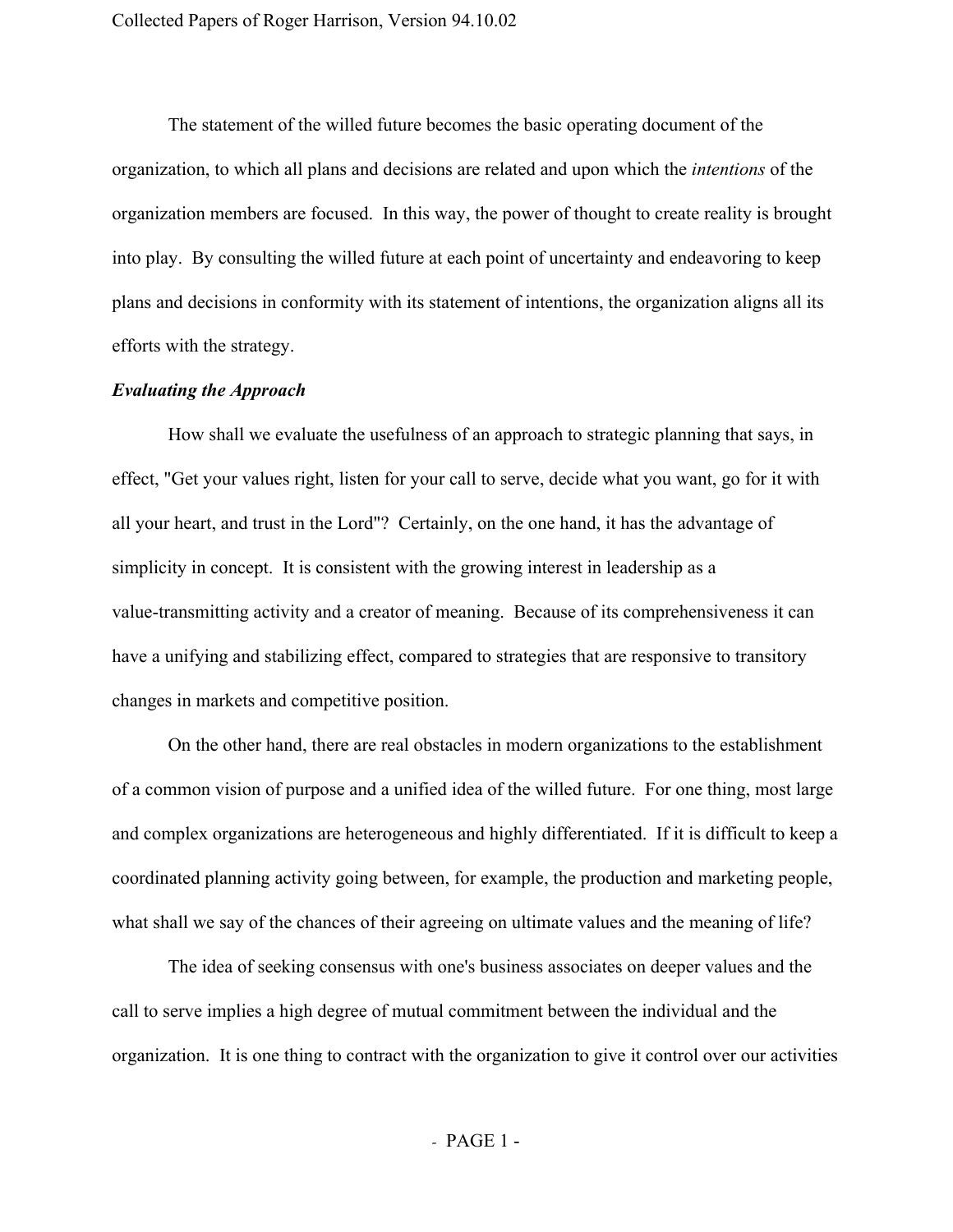for a certain period each day. It is quite another for us to pledge to one another "our lives, our fortunes, and our sacred honor." Such deeper commitments to purpose are implicit in New Age strategizing. They are quite evidently not for everyone.

Then, too, 1 wonder why it is that so many nonprofit and grassroots organizations that are dedicated to the highest principles are badly managed, undisciplined, and prone to personal backbiting and political strife. Why, I ask myself, have I frequently found more kindness and human decency in organizations committed to commercial pursuits than I have in those espousing lofty ideals?

The answer to the paradox lies, I believe, in the operations of the daimonic. In many business organizations, the daimonic is repressed beneath layers of structure and impersonal systems, kept in check by authority and regulations, and bought off with financial rewards. It is as though the implicit contract is, "Leave your daimon at home, and we'll give you the wherewithal to indulge it during your off hours."

By contrast, many nonprofit organizations, and particularly the more activist ones, unleash the daimonic in the service of their ideals, but fail to tame and channel it. It is easy for their members to fall into the tragic error of identifying their own egos with the ideals they serve, which results in their sometimes becoming self-righteous, arrogant, and quarrelsome. To me, the message seems clear. It is not sufficient simply to align oneself with high ideals and set off down the road in pursuit of lofty purpose. We need also to remain receptive to those we meet along the way, both companions and strangers. Through the heart-opening process of attunement and through the humility and reason that enable us to accept discipline in the service of order, we can keep the daimonic in check without losing its energy and vitality.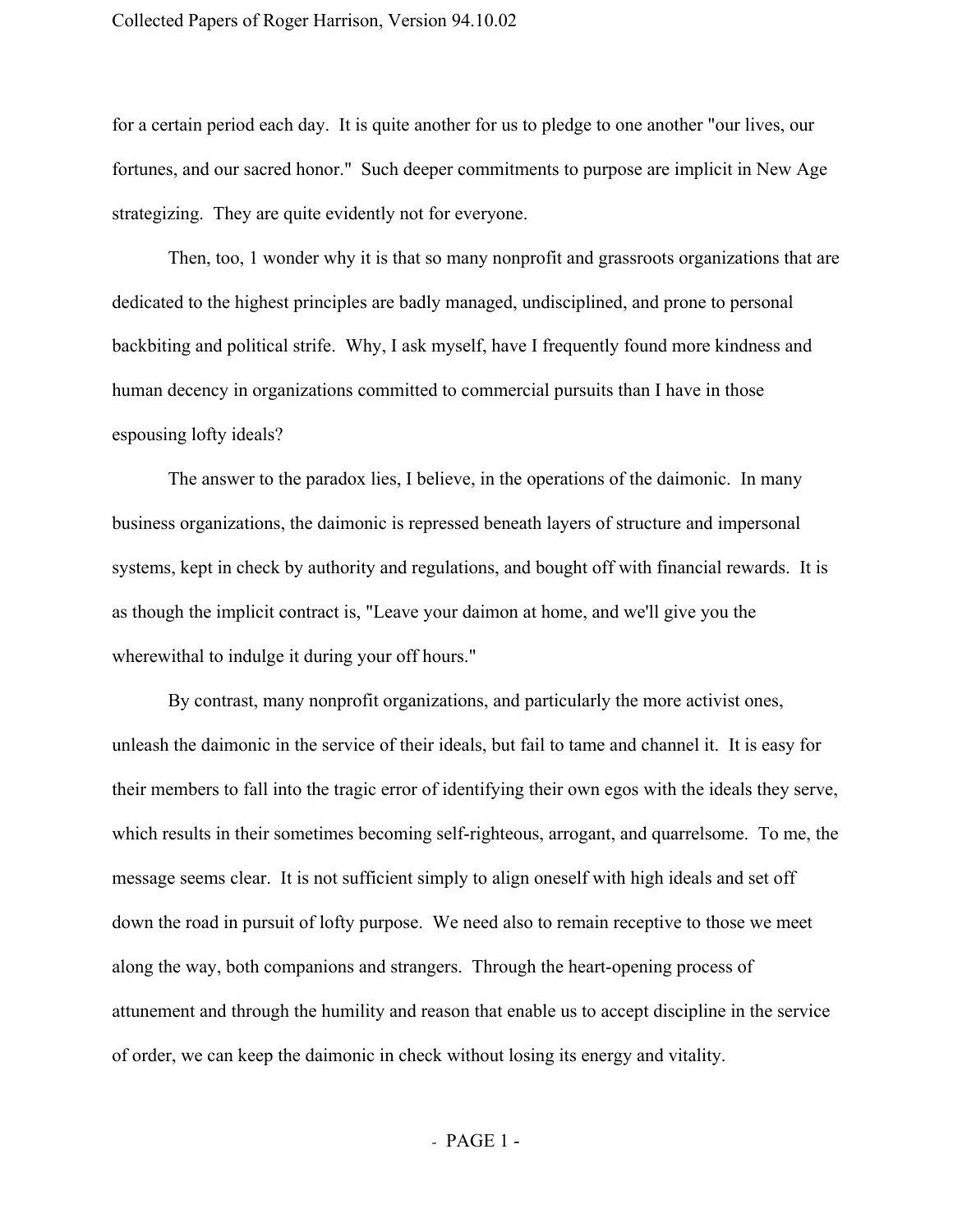After due consideration, then, I remain basically optimistic about the possibility of introducing New Age thinking into business organizations. In the first place, the personal needs are there. There is a hunger for meaning, commitment, and service that is often not fulfilled in work. There is a reservoir of positive energy waiting to be tapped, if we can give people something to enroll in that is larger than their own careers.

At the same time, there exists in business organizations a willingness to be led, to accept discipline and to respect and follow rational authority. There is an ability to forego immediate ego gratification for the sake of getting a job done. I believe, in fact, that many business organizations are ripe for the transformation. Their members slumber uneasily, knowing there is something missing, that there should be more to working life than this. This energy and vitality wait to be released by a vision of purpose and love. At the same time, they fear the awakening, as we always fear powers that are unknown. We know that change is coming, for the signs and portents of change are all around us. It is hard to believe that the changes will be positive in the midst of increasing disorder, scarcity, and confusion. Thus we cling to the past without really believing in it, and we distract ourselves with business as usual and with our personal careers. Even if the promises of the New Age are real, how shall we awaken ourselves and others to their messages?

#### **The Processes of Paradigmatic Change**

I said at the beginning of this paper that I am drawn toward a gentle stance on intervention and organization change, one that seeks to release the organization's own vitality and healing energies. Are there organic approaches to transforming organizations in the fundamental ways discussed above?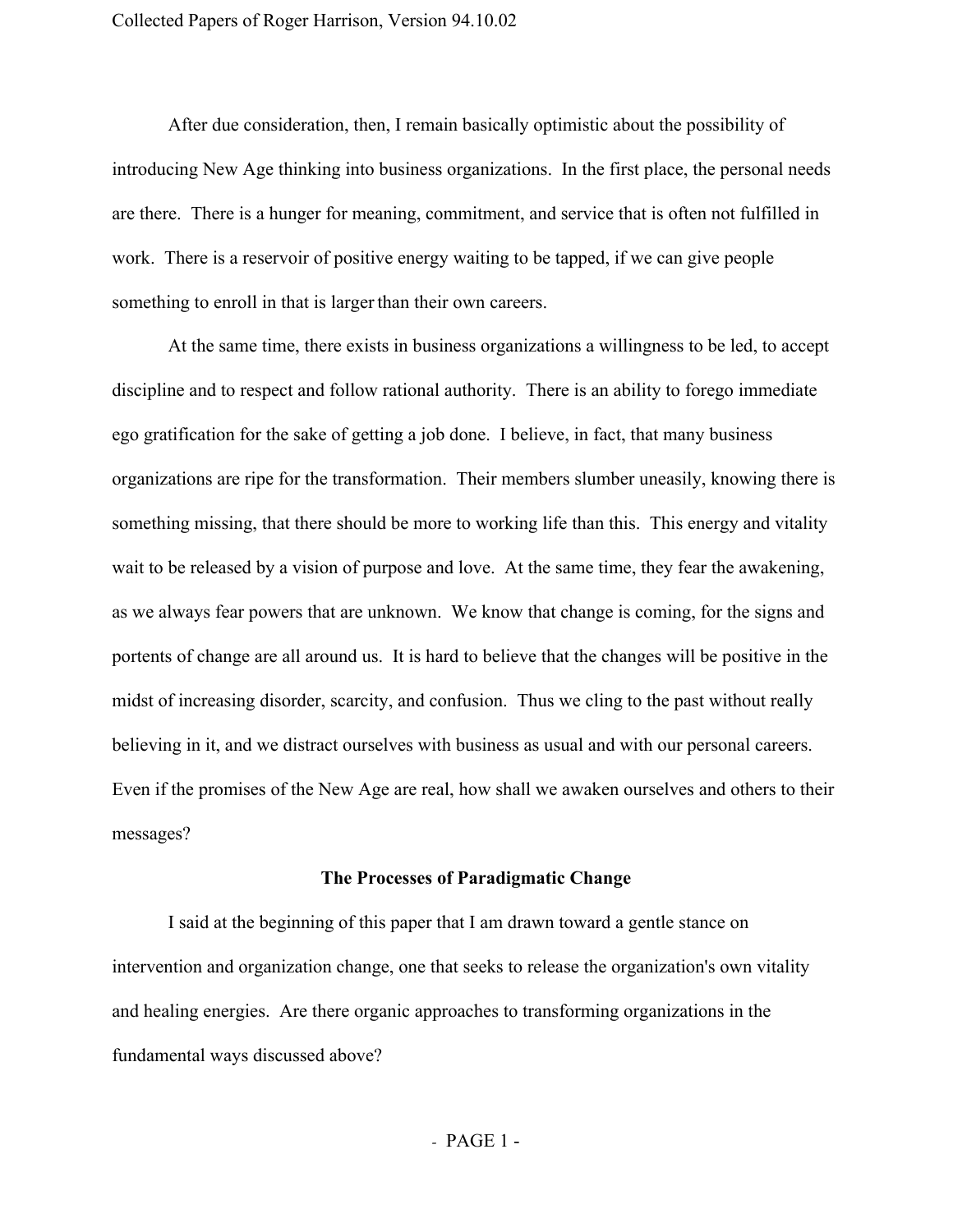In fact, I do not believe that organizations are changed much if at all by consultants like myself and my colleagues. They are occasionally changed by managers. They are mostly changed by markets, technology, economic cycles, social and political developments. Managers and consultants can assist an organization to change in more productive and less painful ways, and that assistance may be decisive for its health and continued survival. Few of us are given the opportunity to make history.

If events were going well, and we were all prosperous and expecting to become more so, no amount of intervention and management activity would be sufficient to accomplish significant changes in perceptions and values within business organizations. Crisis provides the stimulus and opportunity for change. The ingredients for transformation exist now in our organizations. We have to concern ourselves with what prevents change, not with how to create it.

Elizabeth Kubler-Ross (1969) and others have studied personal reactions to terminal illness and other traumatic losses. They have discovered that there is a predictable sequence through which individuals pass when they suffer major trauma or loss, such as impending death, loss of limb or crippling accident, death of a spouse, and the like. David Nicoll suggests, and I believe that we may be going through a similar sequence as we face the death of our worldview, the concepts and values that have served us throughout our oil-fueled ride to prosperity and high technology (Nicoll, 1981 Personal communication).

The early stages of this sequence are characterized by denial and rage; the later stages by depression and despair. These emotional reactions are followed by acceptance and a change in self-concept and worldview that is appropriate to the individual's new circumstances. With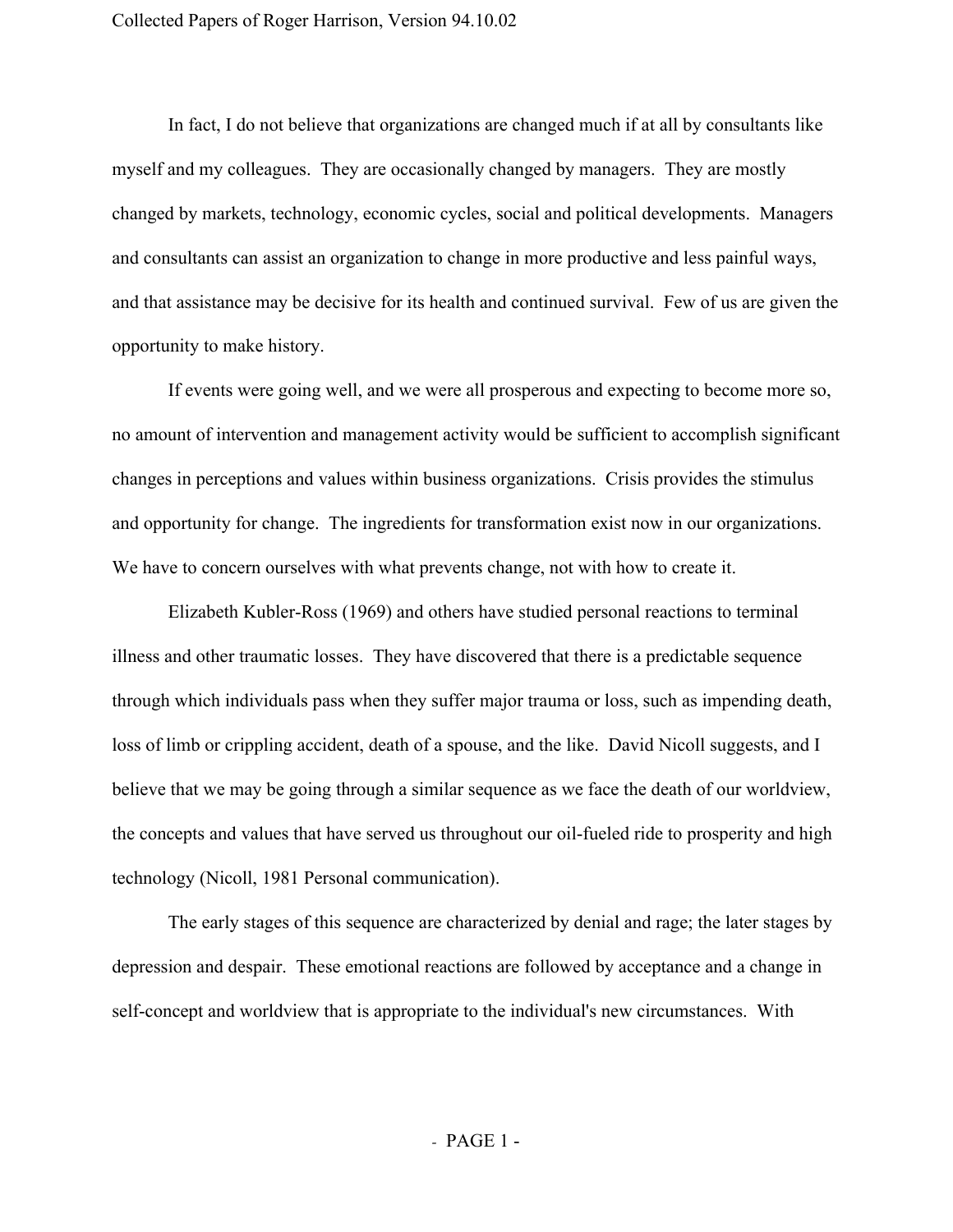acceptance and reorientation, the individual experiences new energy for learning and coping with life as it is.

I do not think it is far-fetched to state that we are suffering just such reactions to traumatic loss as our dreams fade, our cherished institutions work less and less effectively, and scarcity takes the place of abundance. Since we are not one individual but a multitude, all of the emotional manifestations can be found at once, rather than occurring in an ordered sequence.

Some resort to denial: "Reports of resource depletion and environmental damage are exaggerated. There is not really any scarcity. We have coal and oil resources for hundreds of years." "Concerns about nuclear pollution are overdrawn. Technology will take care of these problems, just as it has done before." "We will soon be able to feed the population of the Earth and provide ourselves with abundant nuclear power that will usher in the dawn of a New Age of global prosperity."

Some are angry: "It is the prophets of doom who are responsible for our doubt and uncertainty." "We have betrayed our traditional principles, and we're being drained of vitality by the freeloaders and the welfare cheats." "Our confidence is being undermined by a socialist conspiracy." "We are being exploited by the dominant military-industrial complex." "The youths of our nation are morally weak, dissolute, and unwilling to do an honest day's work."

Some are in despair and apathy: "War is inevitable." "We are headed for economic collapse." "The ecosystem is irreparably damaged." "We are headed for a new Dark Age. The Day of Judgment is upon us."

Depending upon whether we use denial, anger, or despair, we go on with our lives as if nothing crucial were happening or we strive to overcome or protect ourselves against the forces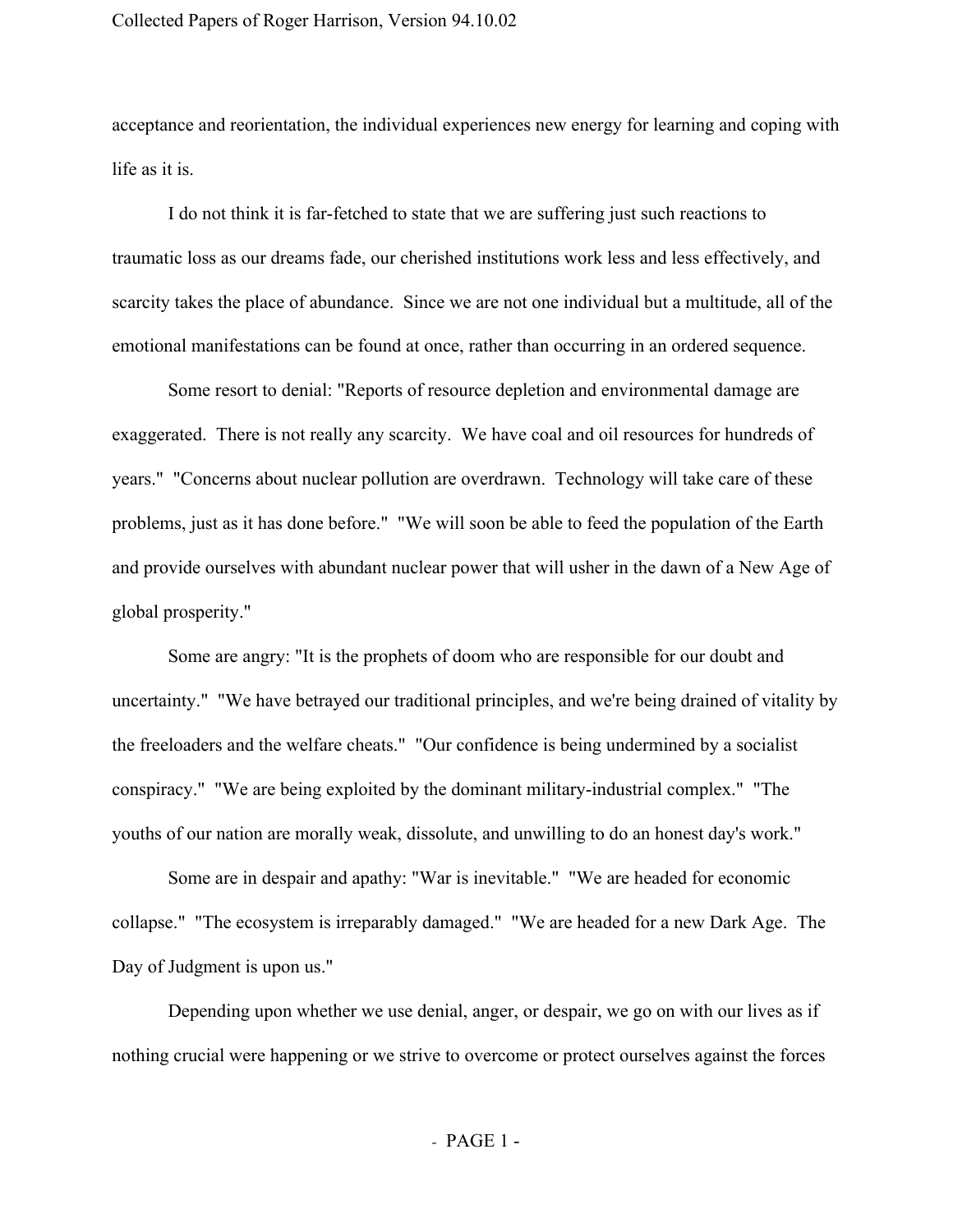of change or we sink into a planless apathy and dread. Since the sequence is by no means irreversible, we may migrate between these positions, depending on how we are affected by events. I have certainly experienced all of them in myself at one time or another.

People who have worked with the dying and the severely traumatized know that explanations, arguments, and pressures are ineffective in moving the sufferer through these stages. Indeed, opposition tends to fix the individual in whatever stage he or she is at the moment or sometimes move the person back to an earlier and even less adaptive stage. Effective help consists first of all in offering empathy, understanding, and love. The helper neither forces unacceptable reality on the other, nor does he or she join into any delusions or distortions of reality. The unacceptable truth is offered without pressure. Acceptance of the person is offered too, and it is not contingent on the individual's readiness to deal with reality.

I think that in our organizational lives we are groping for ways to come to terms with the death of our paradigm: that complex of assumptions, values, and perceptual frames that constitutes our worldview. In the struggle to hold onto our dreams and beliefs, and in our attempts to deal with their demise, we have great need of one another's understanding and support. We also need new dreams and hopes, but we cannot use them until we have done some grieving for the world we have lost. In this process, we all stand in need of help, but instead, we tend to set off one another's defensive reactions with our differing interpretations of reality.

Against such an appreciation of our current dilemma, I have asked myself how managers and consultants can aid organizations in achieving a new, positive, energy-releasing worldview. As I have struggled with this question, I have come to understand more deeply my intuitive distrust of old-style charismatic leadership in this period. If the model I have outlined is correct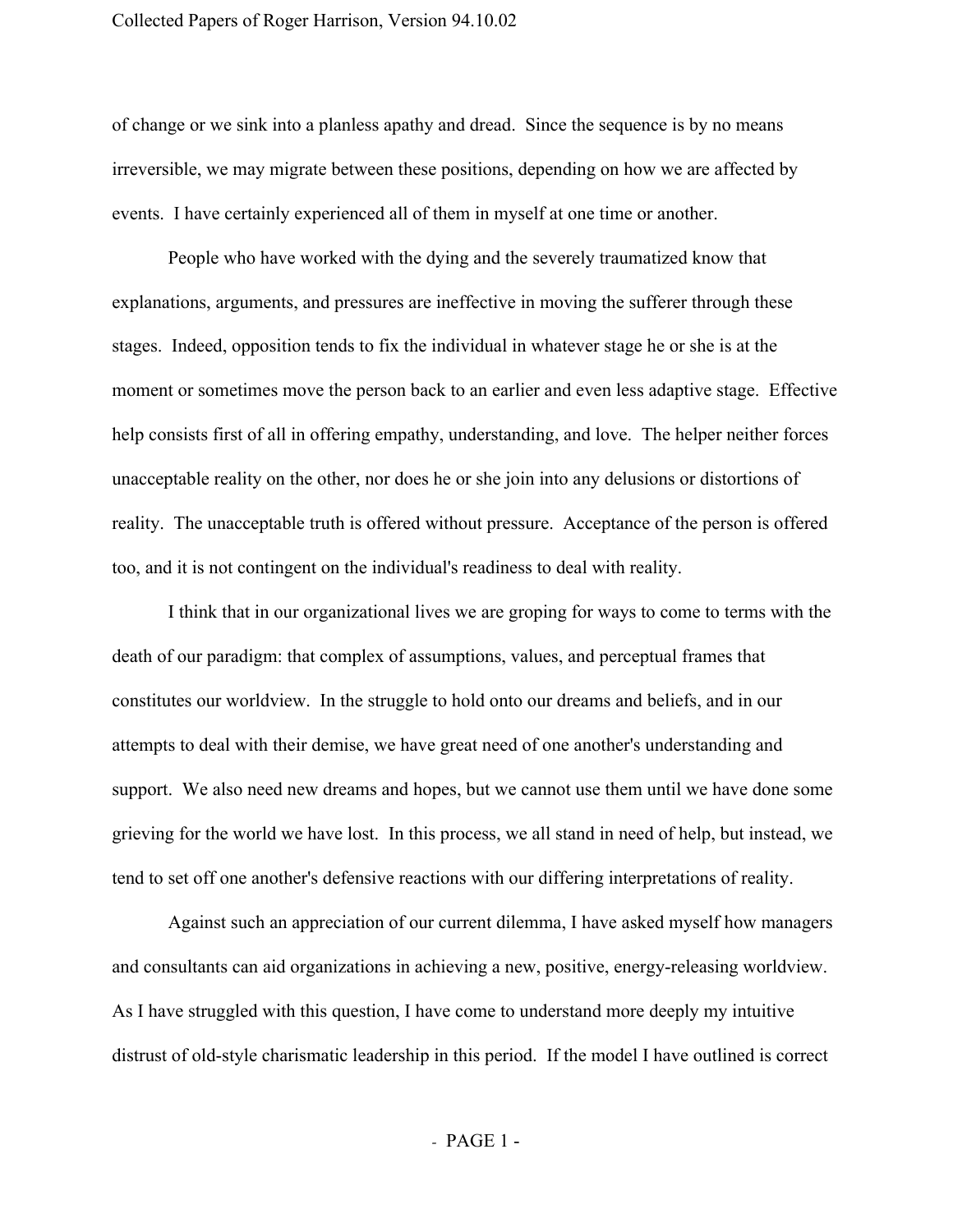and if most people have not y& accepted the changes that are in process, then they are in a state of denial or anger. That suggest a reason why great charismatic leaders are so notably lacking in our world: the new paradigm has not yet acquired enough vigor to be led.

If not charismatic leadership, then what? I have come to the ideas presented here too recently to have a program to propose for transforming organizations. What I am clear about is that the changes in consciousness that are required cannot be forced. The seeds of those changes are in all of us. We each need to experience conditions that support the growth of those seeds. One way to create those conditions is through discussion with others, discussion which goes beyond our day-to-day work and deals with our deeper hopes and fears for our work, our organizations, and our connections with others. I believe that in small discussion groups we can experience that combination of mutual support and gentle confrontation that we need in order to change. We need to be reminded that reality is changing, and we need to be understood and accepted in our struggles to come to terms with that change. I know that the properly managed small group can provide that balance of conditions, nudging people to change through exposure to different views of reality while creating a climate of mutual support that transcends differences of belief and opinion. (We all know that groups can be destructive, tyrannical, and intolerant as well, but we have learned a lot in the last three or four decades about how to create conditions for more positive outcomes.)

Concretely, what I would propose to those business leaders who wish to explore the relevance of New Age thinking to their work is that they meet regularly with a few others they trust and respect to share their concerns and thinking. Explore the issues outlined in this paper. Spend enough time at it that you can share your deeper hopes and fears. Open your hearts to one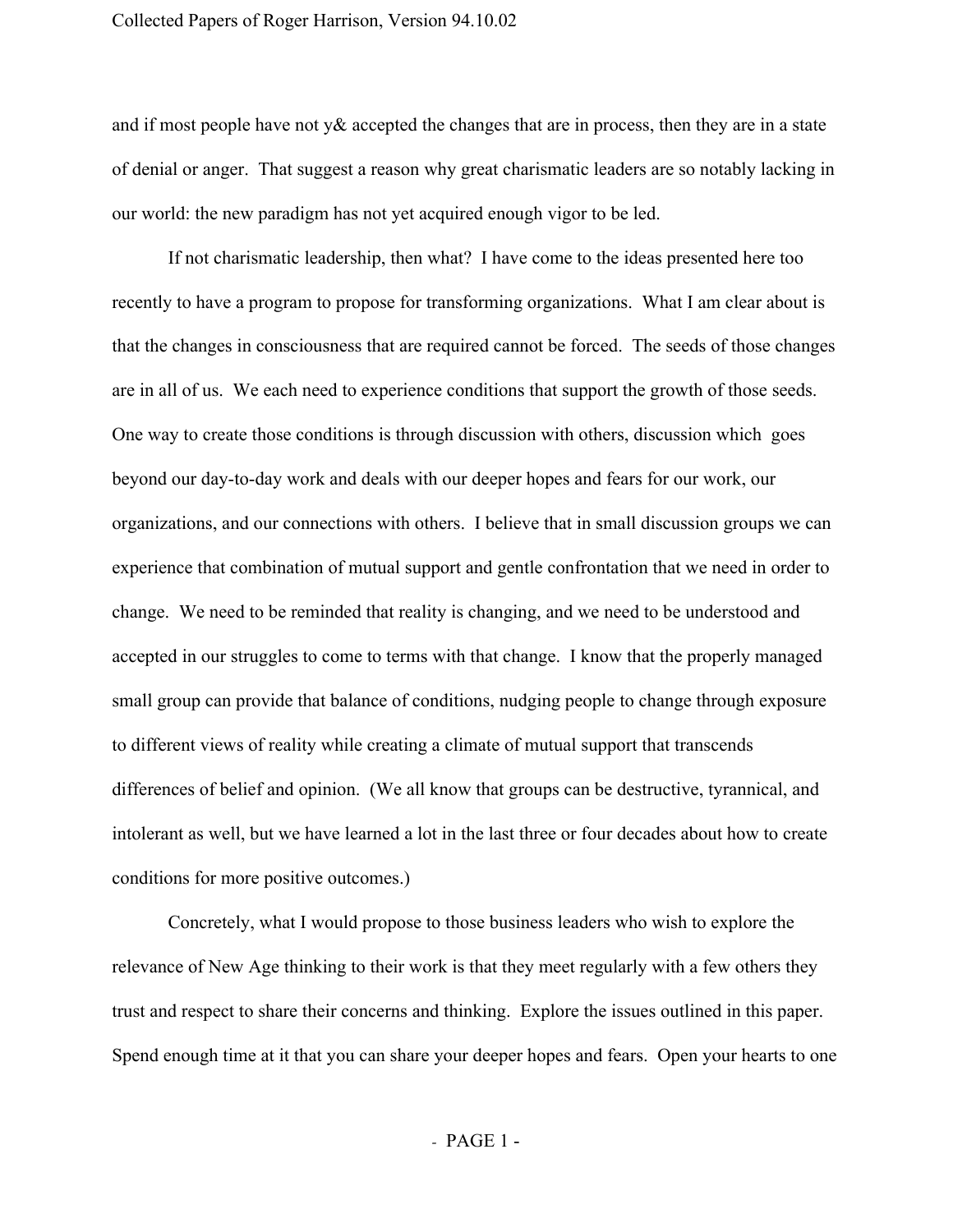# Collected Papers of Roger Harrison, Version 94.10.02

another a little at a time, as you test the others' willingness to accept you as you are. Here are some questions you might address:

- Can we see the daimonic at work in our organization? How does it express itself? If it is suppressed, what are the effects?
- Where do we see love at work in the organization? What stops us from talking about it? Does it matter?
- What does the idea of stewardship mean to us? What kind of leadership does our business need? What kind would we follow ourselves?
- Can we change reality with thought? What is the role of intention in bringing about the results we achieve? Do we visualize our desired results? What would happen if we visualized as a group?
- Do we use intuition to make decisions? For what kinds of decisions? How can reason and intuition work together?
- What kinds of future events do we ignore in our planning? What would happen if we allowed for them?
- What is our organization's purpose? What is its driving thrust, its distinctive competences, its values? How do these relate to our own purposes and values?
- Of what large purposive systems is our organization a part? How, if at all, does our organization's purpose become attuned to the larger system's purposes? If the planet had a purpose, how would our organization relate to it? How would we know?
- Does a focus on goal achievement block learning in our organization? How, and how well, does our organization learn?